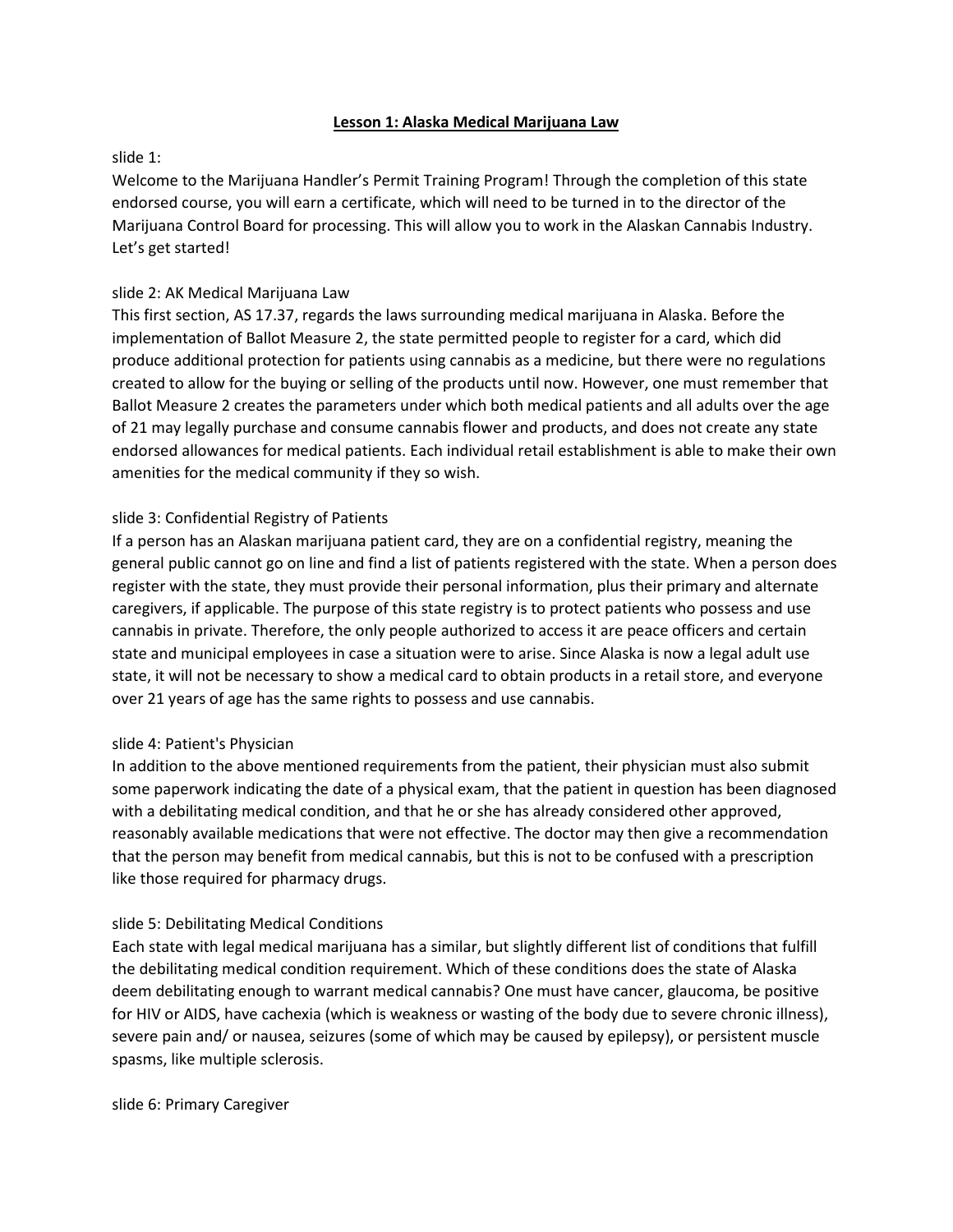The primary caregiver (or if for some reason the primary caregiver is unavailable, the patient may revert to the alternate caregiver) may only grow product for the patient if they are in possession of the original caregiver card, not a copy or altered one, which are both considered invalid. The patient may also only have one person growing for them at a time, either the primary or the alternate caregiver, but not both. If the patient later receives another diagnosis negating their debilitating condition, they are required to return all of the cards within 24 hours.

### slide 7: Registration Requirements

So, to recap, the registration requirements are a sworn application with the personal information of both the patient and the physician as well as the primary and secondary caregiver, if those have been chosen. More specifically, this personal information includes the names, addresses, and driver's license numbers of all parties involved, the patient's date of birth to ensure he or she is over the age of 21. A patient under the age of 18 may still obtain a medical card, but they must also include parental consent and have recommendations from two physicians as opposed to just the one. Furthermore, no one may have a felony conviction, and may not be currently on probation or parole. Primary caregivers may only grow for one person at a time, unless they have a second person who is a family member by at least the 4th degree of kinship.

# slide 8: Privileged Medical Use of Marijuana

So what does this card do for a patient? Essentially is it just an affirmative defense against criminal prosecution if they are caught in possession of cannabis. However, this was much more important before the passing of Ballot Measure 2 since now not only can patients be in possession of up to an ounce of cannabis outside the home, but so can anyone over the age of 21. A medical card is beneficial for patients under 21 because at this time they are the ones who still need the affirmative action defense for possession and use. This may also be very important for the parents. Remember, it is not allowed to be consumed publicly by anyone, and the products may not be out in the open for the general public to see. The law also gives physicians protection against any penalties, arrest, prosecution or disciplinary proceedings from the state for recommending medical marijuana to patients. However, it does not protect a physician whose employer doesn't allow them to give such recommendations.

# slide 9: Restrictions on Medical Use

Now that you know the privileges a card warrants, what are the restrictions? The consumption of cannabis by the patient may not endanger another person's safety or well-being. The patient may not consume cannabis in public, and they may not sell it in any form. These items will remain the same under the new regulations. If a patient chooses to grow their own medicine, they may have no more than 6 plants at a time, and only 3 may be mature, or in bloom. This law does not give accommodations for use at a place of employment, a correctional, or medical facility. They also may not have it within 500 feet of a school, recreation or youth center, or a school bus.

#### **Lesson 2: Ballot Measure 2**

# slide 1: Ballot Measure 2

This next section is meant to familiarize you with Ballot Measure 2, the initiative which Alaskans voted on November 4, 2014 to legalize the use and regulated sales and taxes of cannabis for all adults over the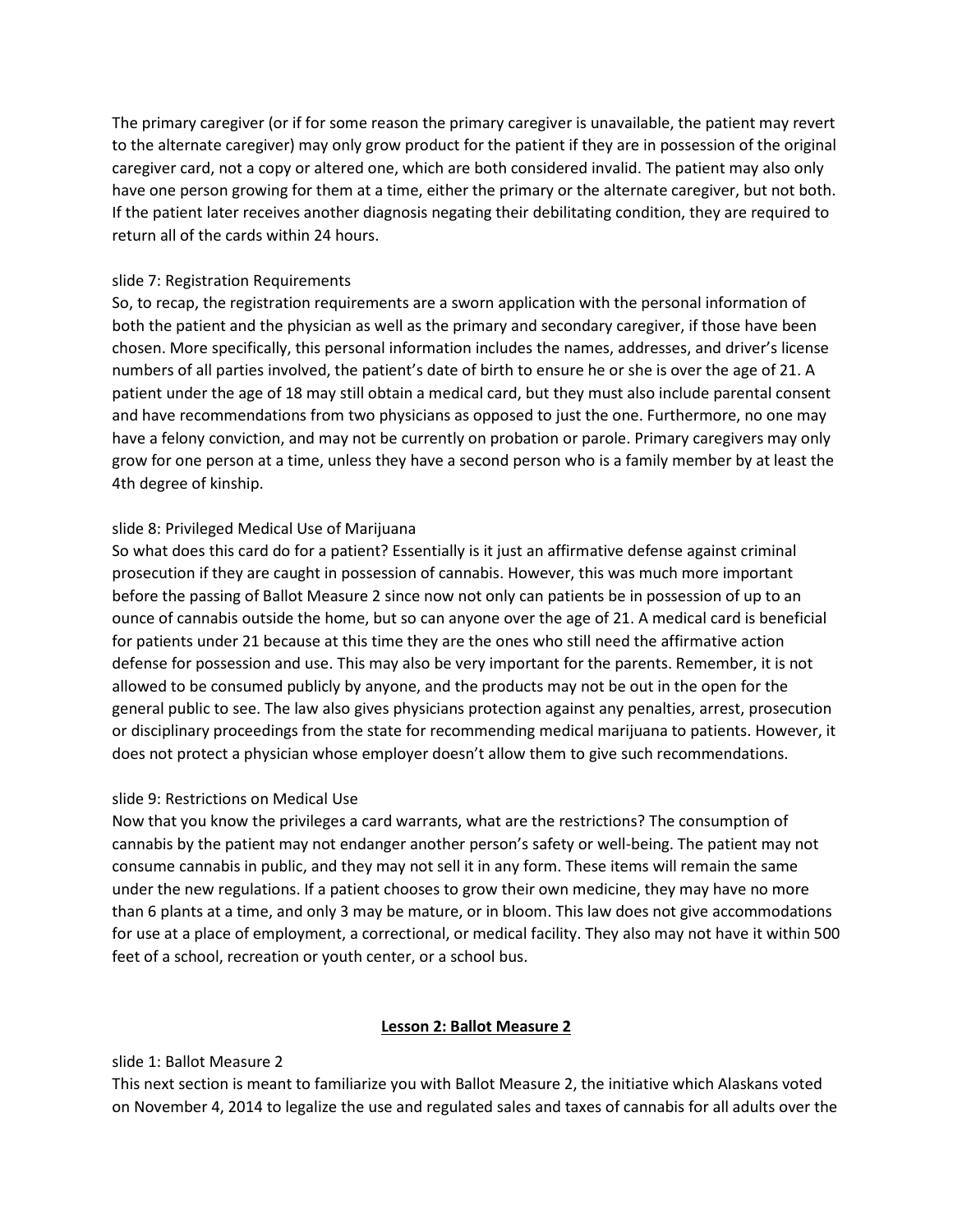### age of 21.

### slide 2: Purpose

According to the initiative, the purpose of the ballot measure is to legalize the adult use and sale of cannabis so that law enforcement can focus on violent and property crimes, and it focused on enhancing individual freedoms of Alaskans.

### slide 3: Sales

The ballot measure starts by stating that sales must only be for adults over the age of 21 who present a form of valid ID. It also supports legitimate, taxpaying business people, not criminals, to conduct all sales. Products sold will be tested and labeled in order to inform and protect the public of their purchases. However, the legal sale of cannabis in this state shall not diminish the right to privacy given by the court case of Ravin v the state of AK, which states that a person is allowed to possess and consume marijuana in their home.

# slide 4: Personal Cultivation

For those who choose to have a personal cultivation instead of purchasing from a store, they must understand that it cannot be in public view without binoculars, aircraft, or other optical aids. There must also be reasonable precautions to secure unauthorized access, such as a locked door. The person must also either own the property or have permission from the property owner in order to grow there. If there are any violations of these rules, the fines can be up to \$750.

#### slide 5: Personal Use

Ballot measure 2 gives each adult, over the age of 21, the right to possess, use, display, purchase, or transport marijuana accessories, and less than an oz of flower. It maintains that a person may possess, grow, process, or transport up to 6 plants, 3 of which may be flowering, and one may keep all of the marijuana produced by plants in the home. As of the time of this production, there is a question as to whether that means 6 plants per person or 6 plants per household, which has been interpreted by lawyers both ways. This may be clarified in the 2016 legislative session, but until it has, do not offer customers legal advice as to their rights on this topic. Please remember that the Marijuana Control Board creates regulations surrounding the legal sale of cannabis in the marketplace, but they may not create statues surrounding personal use. A person may also transfer or gift, 1 oz or less of cannabis and up to 6 immature plants to another person over the age of 21. It states that they may also consume cannabis, but not in public. The definition of "in public" is being left to each locality to determine. Lastly, it allows a person to help someone else over the age of 21 to conduct any of the above activities.

#### slide 6: Public Consumption

No matter if you grow your own or if you purchase from a retail establishment, there is no public consumption of cannabis, otherwise it could result in a fine up to \$100. "Public" is defined at this time as basically anywhere outside your own personal property, but there will be an exception for state endorsed retail establishments. At the time of this production, the specific regulations for this public, on site consumption have not been created except to be restricted to a designated area within the store.

slide 7: Underage False Identification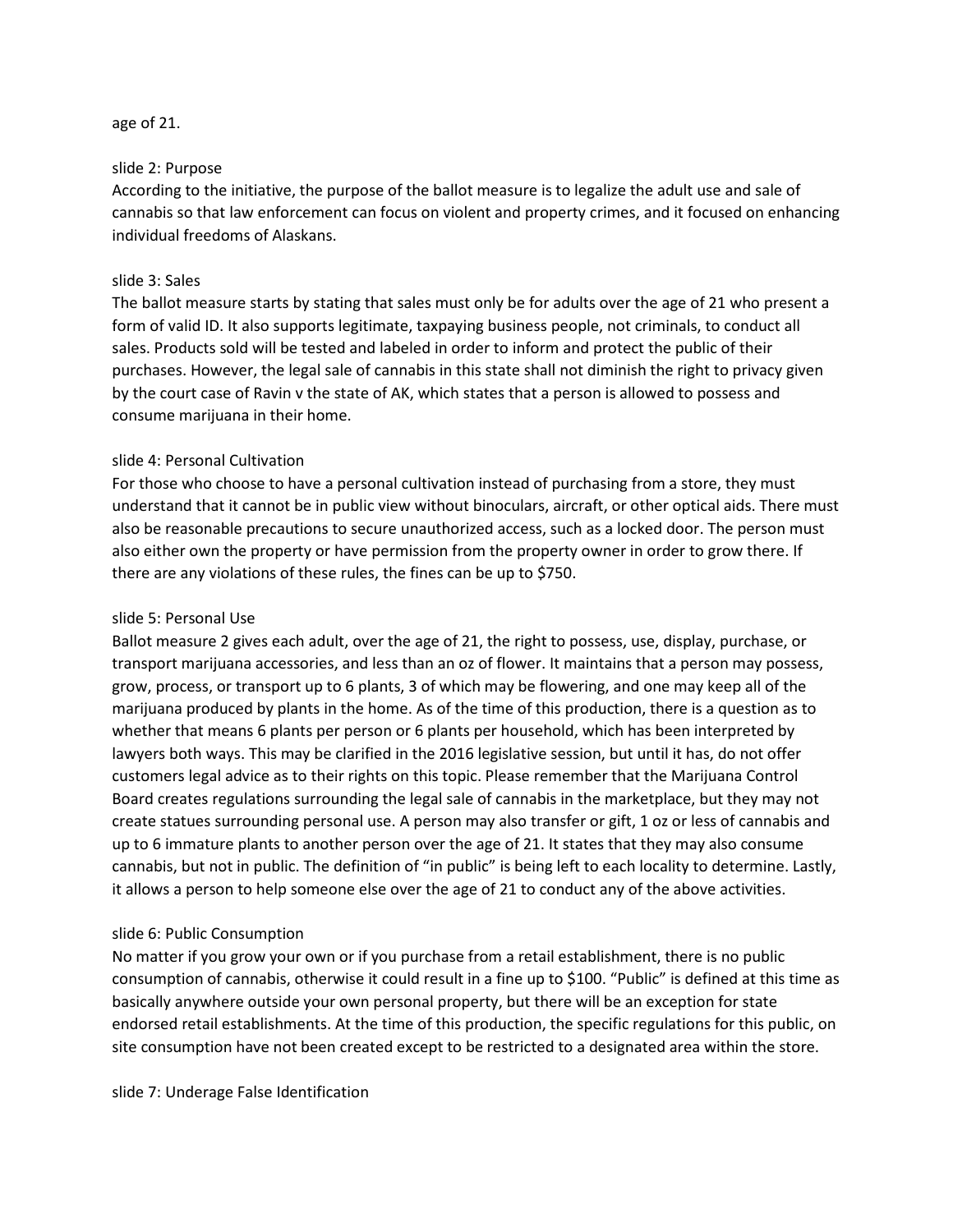There will be up to a \$400 fine for any minors attempting to purchase or procure cannabis or cannabis products from, or to gain access to, a cannabis establishment.

# Various Facility Allowances:

slide 1: This section will look at the special allowances given by Ballot Measure 2 to licensed marijuana facilities.

# slide 2: Marijuana Accessories

It protects current retail stores as well as future cannabis retail facilities from seizure or forfeiture of assets for the manufacture, possession, distribution or sale of marijuana accessories to those over 21 years of age.

# slide 3: Lawful Operation

It gives permission for the creation of 4 basic types of licenses: cultivation, manufacturing, testing, and retail facilities. The initiative does go into a bit more detail about what these businesses are allowed to do, but we will that in much more detail when we review the state's regulations.

# slide 4: Landlords

Landlords in AK are now protected under BM2 so that they may lease or allow the use of property by a person, corporation, or other entity for the cultivation, manufacturing, testing, or sale of cannabis and its products. While it isn't directly stated in the initiative, it is best if the landlords own the property outright so there are no banks involved due to the federal ban on cannabis. The banks are federally ensured, and because cannabis is federally illegal, they feel there is too much risk to themselves in giving out loans or accounts to cannabusinesses, so you could run the risk of being shut down if a bank owns the deed to the property.

# slide 5: Miscellaneous Items fo Consideration

BM2 created other various essential protections and allowances for cannabis users and industry professionals.

# slide 6: Local Control

Ultimately, it is up to local control as to whether or not a certain municipality or borough will participate in the legalized and regulated industry. They may choose to opt out through either an assembly ordinance or through a voter initiative. Ordinances may also be created to limit the time and place of production and sales of cannabis, including zoning restrictions and manner of operation, plus they have the ability to create local application fees if they choose. Municipalities must also respond to applications within 90 days of their submission, which should be a concurrent time period with the state application. Many municipalities are also relying heavily on the advice of the community counsels to determine where these businesses will be located.

# slide 7: Employers

Despite the fact that cannabis use is now legal statewide, all employers still maintain the right to prohibit cannabis use for their employees. They can enforce such rules via drug testing since it is a scheduled substance, even if a person has a state medical marijuana card. Additionally, employers may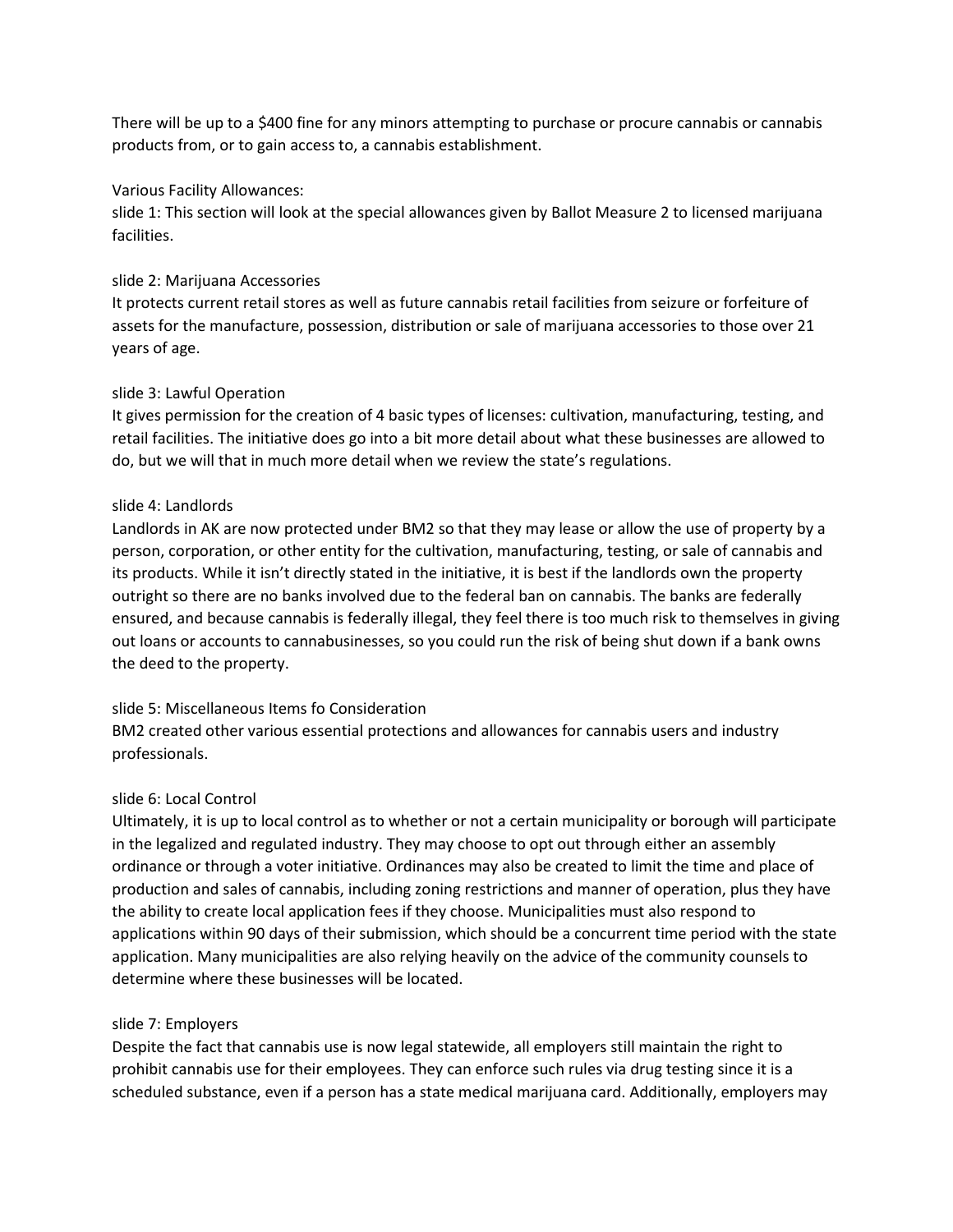also prohibit possession of cannabis on their property.

# slide 8: Drugged Driving

Just as with all other intoxicating substances, the initiative does not permit people to drive under the influence of cannabis. Currently, there is no roadside test that can check for THC levels in a person's blood, and there is no consensus as to what an acceptable THC level might be to indicate intoxication. However, officers can conduct roadside tests to see how a person is able to walk and to solve simple problems. This gathering of evidence for a court hearing is just like they do for any DUI stops, so you should know your rights during a traffic stop.

# slide 9: Excise Tax

The state of Alaska will collect a tax of \$50/ ounce from the cultivator after the sale of the flowers to either a processor/ manufacturer or to a retail establishment. Since trim does not have the same THC levels as the flower does, it will be taxed at \$15/ oz instead of \$50/ oz.

# slide 10: Monthly Statements + Payments

In order to determine how much tax should be collected from each cultivator, there are required bookkeeping records to include the total number of ounces sold and transferred to retail or manufacturing facilities. This comprises the names and addresses of each buyer or transferee, the weight transferred to each buyer, and to pay the taxes from the preceding month. Failure of payments will lead to civil penalties, and the license may be revoked by the state. This potential revocation process will be discussed later in the course.

# **Lesson 3: Article 1: Licensing and Fees**

Chapter 306. Regulation of Marijuana Industry slide 1:

Chapter 306 pertains to the regulation of the marijuana industry, has been created by the Marijuana Control Board, reviewed by a state legal department, and adopted by the governor. These regulations are for the taxation and sale in the industry itself, and has no say on any laws regarding personal cultivation and use.

# slide 2: State Regulations vs. Local Control

All items specified for the rest of this course are the state regulations, which are the minimum requirements for the cannabis industry. As previously specified, municipalities and boroughs may choose more stringent rules and regulations for their localities. Please make sure you take the time to familiarize yourself with the specifics for your area.

slide 3: Article 1: Licensing and Fees (Title Slide)

# slide 4: License is Required

In order to operate within the state of Alaska, a marijuana establishment must obtain the appropriate license or licenses, issued by the Marijuana Control Board. The four main types of licenses include: operating a retail store, a cultivation facility, a product manufacturing facility, or a testing facility. One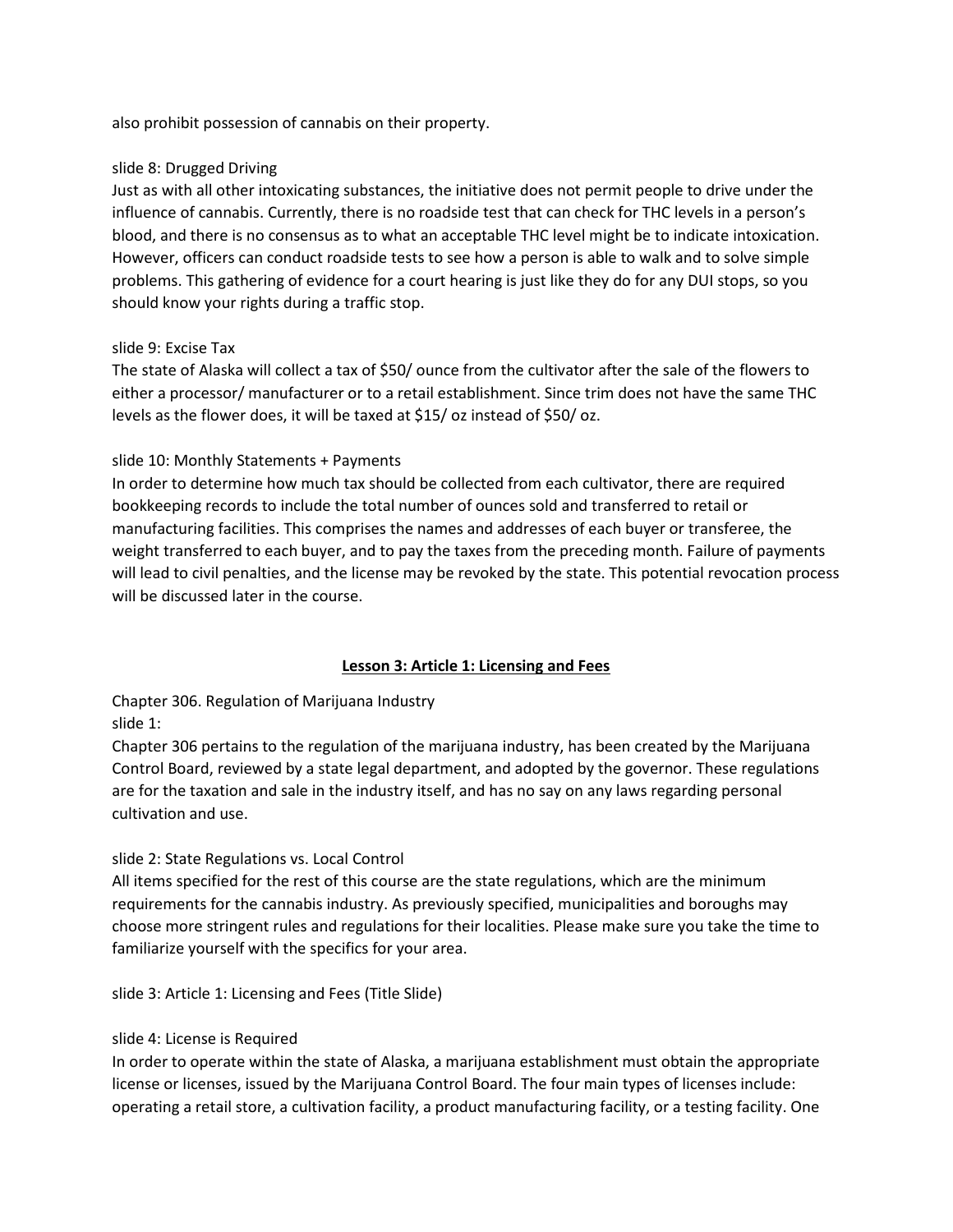may own any combination of the first 3 license types, but in order to maintain the integrity of the tested products, someone who owns a testing facility may not own or have any interest in a retail, cultivation or processing company.

# slide 5: Location, Location, Location

The number one rule in real estate is location, location, location. This is especially true in the cannabis industry. Each marijuana business must be located at least 500 feet from a school, recreation or youth center, a building with regular religious services, or correctional facility. This distance will be determined by the shortest walking distance between the business's front door and the outer boundaries of sensitive area in question.

# slide 6: Grandfather Clause

As long as the licensed cannabusiness is in operation before a sensitive area such as a school or church is created, that cannabusiness, in good standing, is grandfathered in, and will continue to earn their annual license. If the cannabusiness license is revoked or expires, another one will not be awarded to the same location until the sensitive area also relocates.

# slide 7: Building License Restrictions

A marijuana license will not be issued to the same location as a liquor license. Likewise, a license will not be issued if there is local government protest, and in accordance with any additional local ordinances for zoning, unless the local government approves a variance. The license is applicable to a specific location and cannot be transferred to a new one unless the business fills out a new application. This is unlike alcohol licenses, which can be transferred to a new location or owner without resubmitting a new application.

# slide 8: Personal License Restrictions

A license will not be issued if a partner or owner has, within the last 5 years, a felony conviction, sold alcohol to a minor or anyone else without a license, or had a misdemeanor involving a controlled substance, violence against another person, a weapon, or dishonesty. Additionally, if a person has received a misdemeanor for selling, furnishing or distributing marijuana within the last 2 years will not obtain a license.

# Slide 9: License Conditions

Licenses may be awarded to individuals, partnerships (including both limited partnerships and LLCs) corporations, or local governments, however, only licensees may have a direct or indirect financial interest in the business. Every licensee must also be a resident of the state, as determined by their eligibility to receive the Permanent Fund Dividend.

# slide 10: Application for New License

There is a board created application that must be initiated electronically, but it can be printed off and mailed in to the state, or submitted electronically as well. The application will include the business name, address, and business license #, the names and personal information of all licensees, application and licensing fees, as well as a fingerprint card, which also accrues a fee. The fingerprint card is used for criminal justice information and a national criminal history record check. Additionally, all of the standard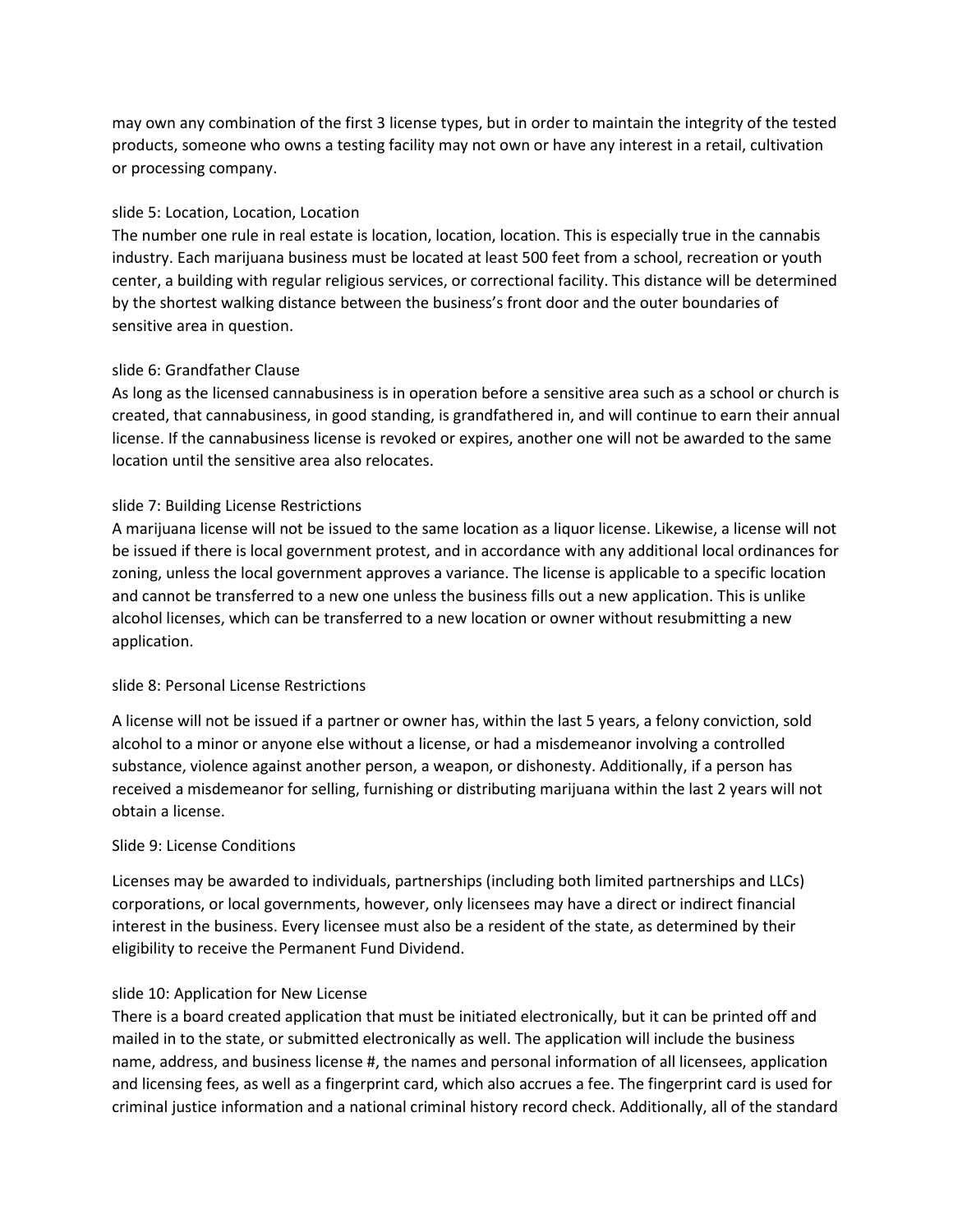operating procedures, security, etc are included in the application. One set of fingerprints and the subsequent criminal justice report can be used for any applications submitted within the following 12 months.

# slide 11: The Board

Once you notify the board of completion, the director reviews the application. If it has been approved, the director will notify the applicant, the local government, community council, and any nonprofit community who requested notification. If the application is incomplete, it will be returned to the applicant with a request for additional information within 90 days. However, the board itself must either grant or deny the application within 90 days of receipt of a completed application.

# Video 2

# slide 1: No Local Gov't

If an applicant's business address is within 50 miles of a local government, they must get a petition signed by a majority of the residents that live within a one mile radius of the proposed business. If the applicant wants to open a business over 50 miles outside a local government, they must obtain the signature approval from at least 2/3 of the residents within 5 miles of the nearest post office.

# slide 2: Protest by Local Gov't

If there is a local government, then any initial application, or one for renewal or for a transfer of license may elicit local protest, but the board must receive this protest within 60 days of the application filing. The board may reject the application based on the protest, provided that it's not arbitrary, capricious, or unreasonable. A local government may also request special conditions for the business, but then it becomes their responsibility to monitor business compliance to that condition. The board also has the option of holding a hearing to have the public weigh in on the business license in question.

# slide 3: Public Participation

A person may object to an application or renewal of a license by submitting a written statement of reasons for the objection to the board and to the applicant within 30 days of the director determining the application is complete. If the board decides to conduct a public hearing, the protestor may give oral testimony at the public hearing.

# slide 3: Application for Renewal

It is the director's responsibility to send a renewal application before May 1st each year via the email link provided by the licensee. The renewal application has similar information as the original, but this is the time to adjust any licensees, locations, or products produced. Annual application and licensing fees will be collected, and there is an additional \$1000 late fee if everything is not returned by June 30th. The director must give a notice of expiration by Aug 15th, and if it has not been renewed by Aug 31th it will expire, and the business will have to shut down and start the application process from the beginning, and the expired license must be returned to the state.

# slide 4: Ownership Change

If there is an ownership change within a company, they must notify the board within 10 days of the change. If it results in an alteration of controlling interest, then this triggers a new application entirely. With the application change, the current owner must also submit a sworn statement indicating how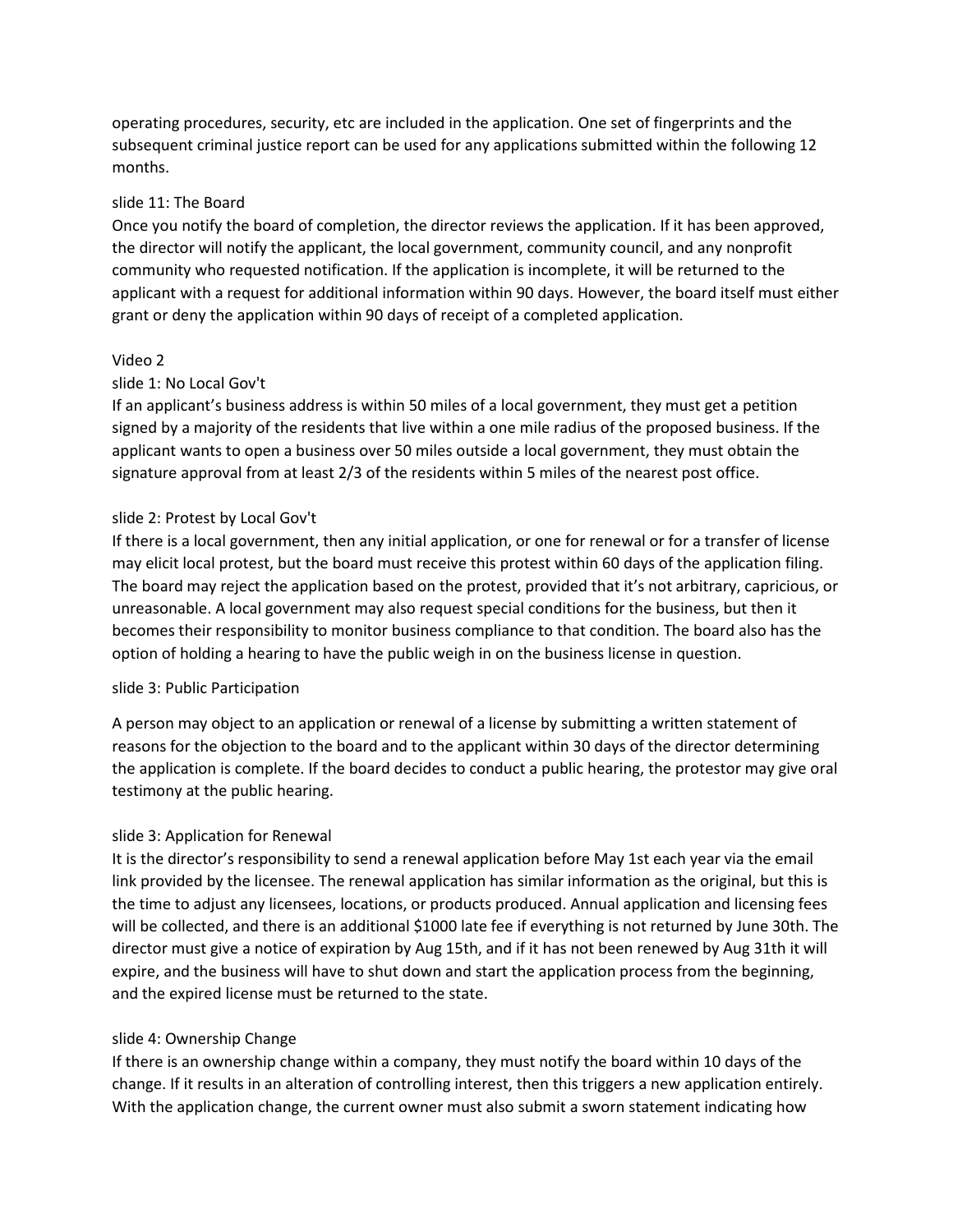much money is still owed to which creditors, and a license renewal application before or concurrently with the new application for the new owner.

# slide 5: Application Procedure

The steps in the application procedure are as follows: The applicant must start an application electronically, then post a copy of it for 10 days at the location in question, and at one other conspicuous location near the business address. You must also publish an announcement 1 time per week for 3 weeks in a commonly circulating newspaper. If the applicant lives in a location without a newspaper, it must be announced on the radio twice a week for 3 weeks. This must include the name of the applicant, the name and location of the business, the type of license requested, and the fact that any comments or objections may be submitted to the board. Last, you must notify the board that you have completed all of these steps.

# slide 6: Location of Licensed Premises

Unlike Alaska state alcohol licenses, a marijuana establishment is licensed to a specific premise and is nontransferable. If the location changes entirely, this triggers a whole new application, and the existing license must be surrendered. If the business is expanding, the old license remains intact for the remainder of the year.

# slide 7: Denial of License Application

There are many reasons the board may deny a license application. It may have been submitted incomplete, it may violate the restrictions previously mentioned above for either the location of the business, or for the licensees, such as a felony conviction. It may also be in violation of a local ordinance or election result opting out of businesses, not have an adequate operating plan (this will be discussed in greater detail in a later section), or the business may not be in the best interest of the public. For those businesses submitting a renewal application, it may be denied because the business was found to violate a condition of operation in the previous year, or they may be delinquent on their taxes.

# slide 8: After Denial

The board must notify the applicant within 15 days of when it denied the application. If the applicant would like, they may request an informal hearing with the director or with the board, and this may be executed telephonically. If the applicant is not satisfied with the results, they may request a formal hearing by filing a notice of defense. This must be done within 15 days of either getting the denial or after the informal conference. The board can then request that the formal hearing be conducted by the Office of Administrative Hearings. An applicant may also appeal to the board any action of the director or an employee or agent of the board regarding the application. They may also appeal the board's decision to the superior court.

# slide 9: Fees & Refunds

The type of application will determine the cost. A new application, or a transfer of an existing application to a new person or location, or to add on site consumption endorsement to a retail license will all cost \$1000 where a renewal application will only cost \$600. However, if the renewal application is late, there is an additional \$1000 fine assessed to the business. If the business only wants a minor change, like the name of the business, or to submit a new diagram of their premise layout, a new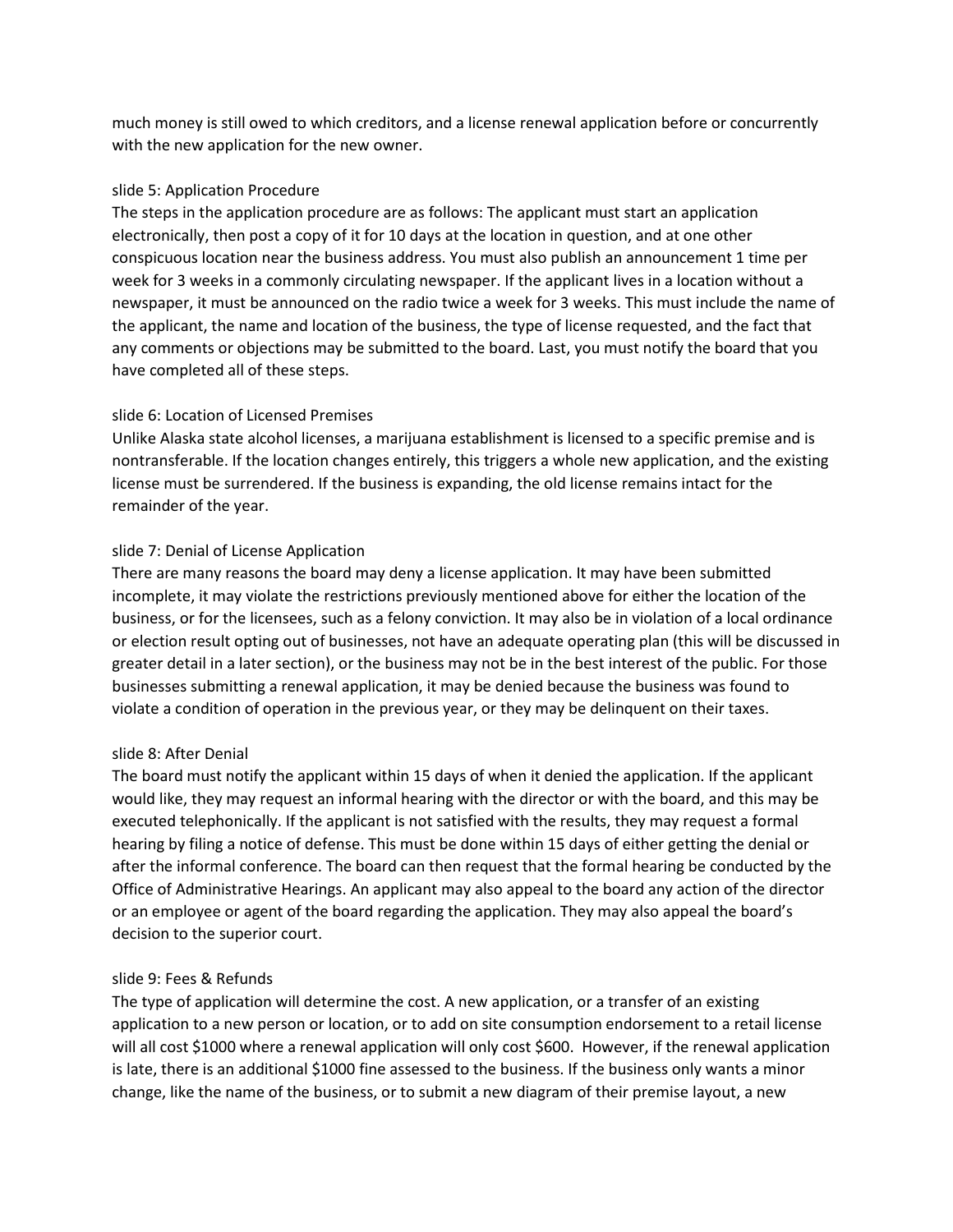operating plan, or they want to produce a new product, this will only cost \$250. However, all of these fees are non-refundable, so make sure you've done everything right the first time!

# slide 10: Annual License Fees

One must also pay the annual licensing fee when the application is submitted. Renewal fees are slightly more than the initial year fees for licenses. A limited cultivation pays \$1400, and a testing or concentrate only facility pay \$2000. Larger businesses, like the unlimited cultivators, the retail establishments, and those businesses who are taking the extracts and generating new products, will all have to pay \$7000 annually. All of these license fees are refundable IF the license has been denied. Additionally, you must all pay \$50 for the processing of your Marijuana Handler permit card. Additional fees will be accrued by a business if they do not pay their taxes on time.

# slide 11: Endorsements

The board may extend an endorsement to a license to expand the boundaries of the premise or to authorize activities, such as onsite consumption for retails. It is only valid in conjunction with the license, so it must be transferred with the license or revoked with the license.

# **Lesson 4: Article 2: Local Options**

slide 1: Title Slide

# slide 2: Ordinances & Elections

An assembly or city council can pass an ordinance in order to prohibit the sales or operation of any license type. This may opt the locality out of just sales (as in the retail stores) or just cultivation, etc. or they can opt out of all businesses altogether. Ballot initiatives may offer the same options so that the people make the decision, as opposed to a handful of representatives. However, a second ballot initiative at a later date may cancel the first one to opt out. Lastly, no ordinance or ballot measure may prohibit the personal use or possession of cannabis. That right has been protected by Ballot measure 2 for everyone.

# slide 3: Effect on Licenses of Restriction on Sale

The Marijuana Control Board may not approve an application for a license for an establishment within the boundary of a locality that has opted out of any or all license types either via ordinance or through an election. If the locality in question is adjacent to an unincorporated area, then the first 10 miles of the unincorporated area will also have prohibition. If this change occurs after licenses have already been distributed, they will become void 90 days after the election is certified or the ordinance is adopted.

# slide 4: Notice of Results of Local Option Election

Once a locality has opted out of cannabusinesses, it is the responsibility of the local government's clerk to notify the MCB. They must also post public notices of the prohibition in a central location. From there, the board will notify both the Department of Law and the Department of Public Safety of the prohibition.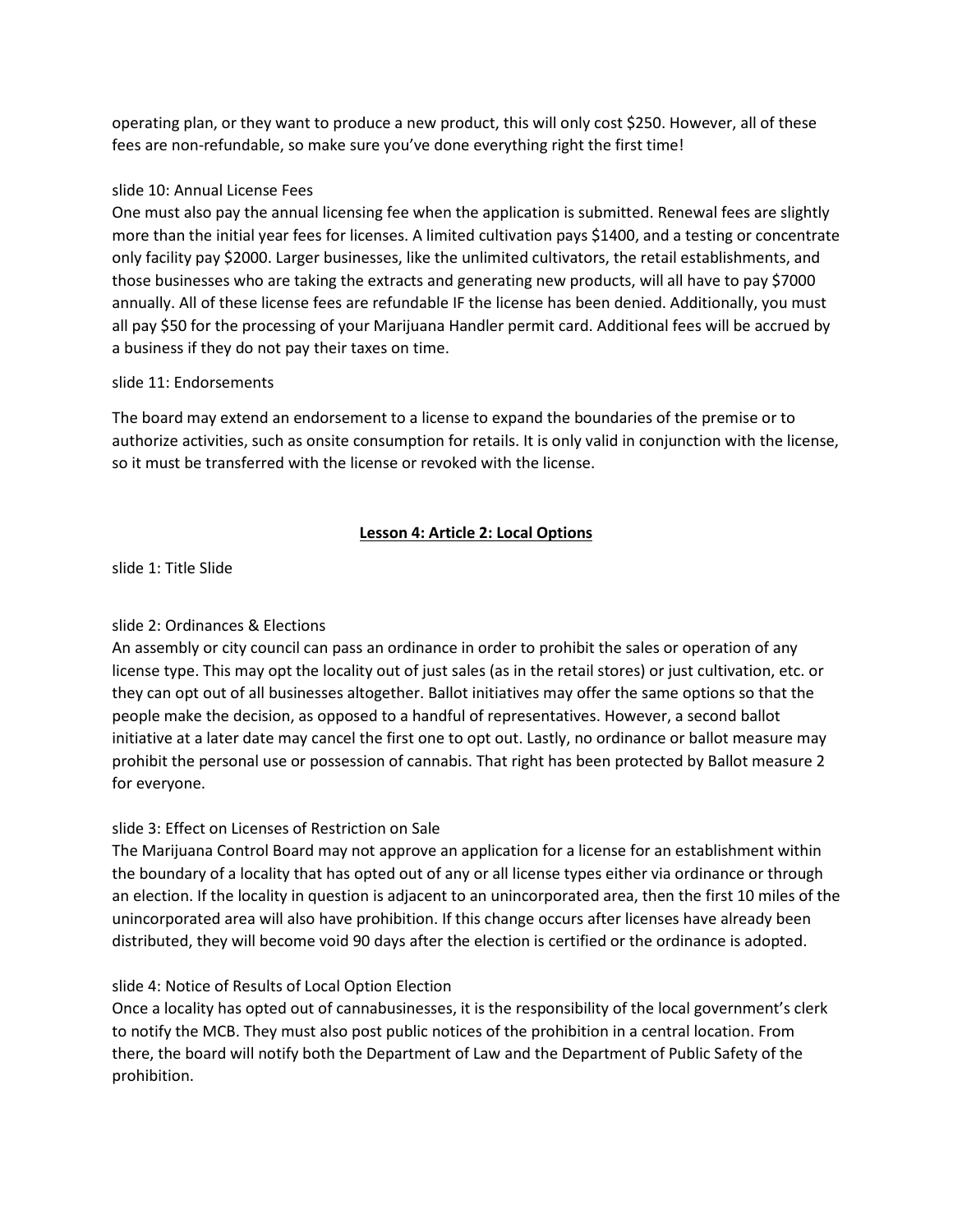# **Lesson 5: Article 7: Operating Requirements for all Establishments**

slide 1: Article 7: Operating Requirements for All Marijuana Establishments We're going to go a little out of order here. The reason for this is because article 7 discusses operating requirements pertinent to all establishments so when we reference them later, we are looking at something you've already learned as opposed to saying that you'll learn it in a future lesson or repeat ourselves over and over.

# slide 2: Marijuana Handler Permit

This is the course required to obtain this Marijuana Handler Permit. In order to qualify as a state endorsed certification program, we have been approved by the Marijuana Control Board. Every licensee, employee, or agent of a marijuana establishment who sells, cultivates, manufactures, tests, or transports marijuana flowers or products, or if you check customer IDs, you must have a permit from the board before employment may commence.

# slide 3: Obtain a Card

In order to obtain your Marijuana Handler's Permit card, one must complete this course, pass a written exam, undergo a name based state of AK background check, submit the course completion certificate to the AMCO office, and you will receive your card, valid for 3 years from the certificate completion date. In order to renew it, one must just pass the written exam again. Please remember to keep your card on you at all times while working, or you may also have a copy of it stored in the office on the premises.

# slide 4: Card Restrictions

You may not obtain a Marijuana Handler Permit if you have been convicted of a felony in the past 5 months in AK or if you are currently on probation or parole for that felony. You will not get a Handler Card if you have been convicted of a class A misdemeanor involving a controlled substance other than a Schedule VIA controlled substance, or if you got a class A misdemeanor related to selling or distributing marijuana in the past 2 years, or if you are currently under indictment listed here.

# slide 5: Licensed Premises

The marijuana establishment license will be issued for a specific premise, and must indicate that there is adequate space to conduct the approved operations such as growing, manufacturing, processing, packaging, or storing of cannabis flowers and/ or products. The facility must also be located and constructed to facilitate cleaning, maintenance, and proper operation. The license itself must be located in a conspicuous place within the licensed premises.

# slide 6: Premise Alteration

The holder of the license may not alter or modify the functional floor plan without first obtaining the director's written approval. There is a \$250 fee associated with this alteration, and the drawing should show the proposed change, evidence that the change conforms to any local restrictions, and that applicable local building permits have been acquired.

# slide 7: Restricted Access Areas

Any area where cannabis is grown, processed, tested, stored, or stocked must have restricted access with conspicuous signs stating, "Restricted access area. Visitors must be escorted." There is a limit of 5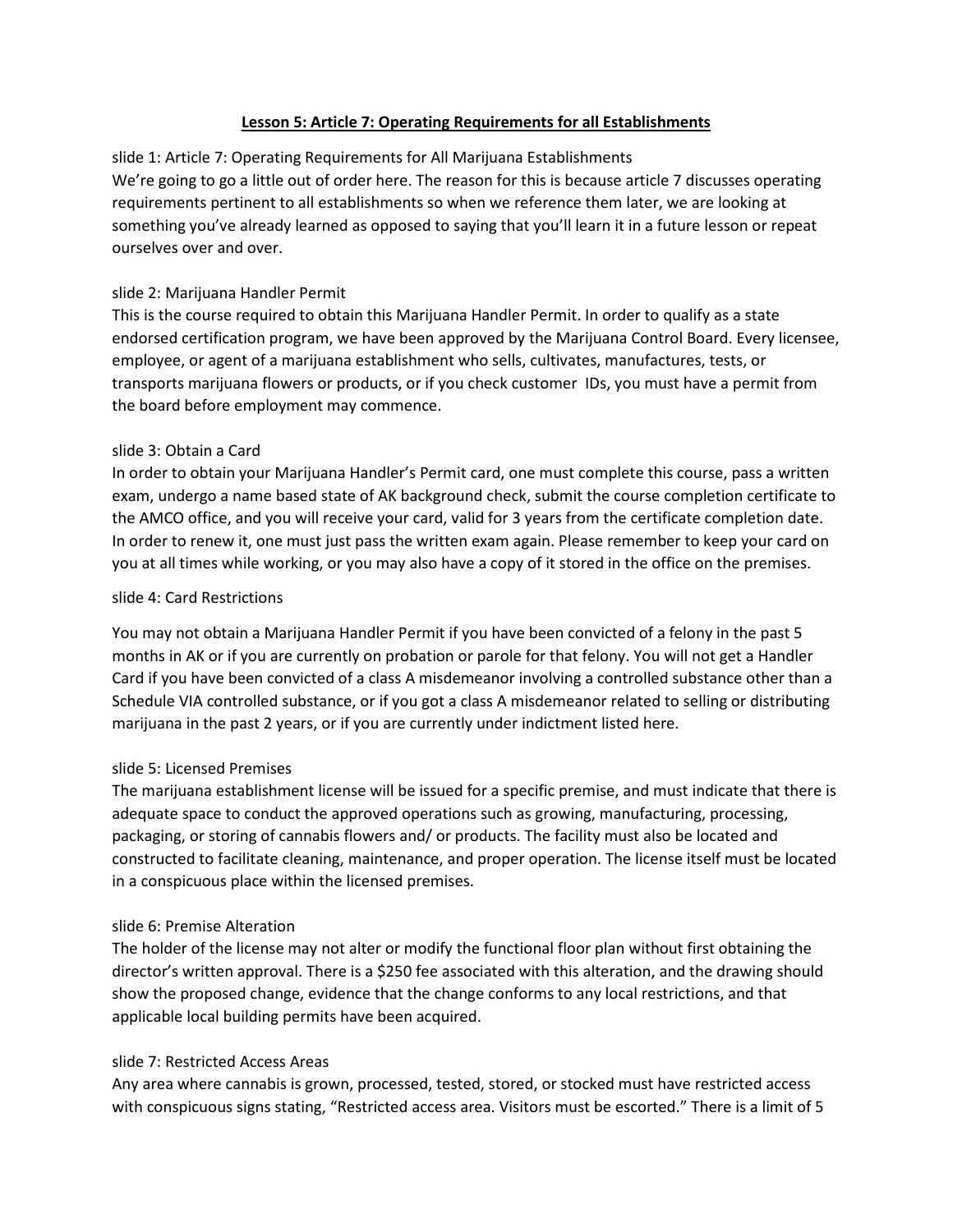visitors per escort, who must accompany them at all times and have a company photographic ID badge on their person during the tour. Visitors must show proper identification to verify that they are over 21 years of age and they must also where a visitor ID badge while in the restricted area.

# slide 8: Security Alarm Systems/ Lock Standards

Every licensee, employee, or agent of the establishment must display an ID badge at all times while on the premises. All establishments must have exterior lighting to facilitate surveillance systems, a security alarm system on all exterior doors and windows, and continuous video monitoring. They shall also have policies and procedures in place to prevent the diversion of cannabis flower and products from entering the black market, and prevent loitering. If an establishment decides to include any additional security measures such as motion detectors, pressure switches, or panic/ hold up alarms, these must be described, as well as the actions taken by licensees, employees, or agents if any automatic notification systems alert a local law enforcement agency of an unauthorized breach of security. All establishments must use commercial grade, not residential grade, exterior door locks. A marijuana establishment will notify the Department of Commerce, Community, and Economic Development, Alcohol and Marijuana Control Office as soon as is practical, and no more than 24 hours after a theft, diversion, or unexplained disappearance of product or money has been discovered.

# slide 9: Video Surveillance

At a marijuana establishment, a required video camera must be placed in a way that produces a clear view adequate to identify any individual inside the licensed premises, or within 20 feet of the outside of each entrance to the licensed premises. Any area where marijuana is grown, cured, manufactured, packaged, where marijuana waste is destroyed, and at each point of sale must have a camera placed in the room facing the primary entry door, and in adequate fixed positions, at a height which will provide a clear, unobstructed view of the regular activity without a sight blockage from lighting hoods, fixtures, or other equipment, in order to allow for the clear and certain identification of any person and activity in the area at all times. (d) Surveillance recording equipment and video surveillance records must be housed in a locked and secure area or in a lock box, cabinet, closet or other secure area that is accessible only to a marijuana establishment licensee or authorized employee, and to law enforcement personnel including an agent of the board.

# slide 10: Video Surveillance

A marijuana establishment may use an offsite monitoring service and offsite storage of video surveillance records as long as security requirements at the offsite facility are at least as strict as onsite security requirements as described in this section. (e) Each surveillance recording must be preserved for a minimum of 40 days, in a format that can be easily accessed for viewing. All recorded images must clearly and accurately display the time and date, and must be archived in a format that does not permit alteration of the recorded image, so that the images can readily be authenticated. After 40 days, a marijuana establishment may erase video recordings, unless the licensee knows of any pending criminal, civil, or administrative investigation for which the video recording may contain relevant information.

# slide 11: Inspection of Licensed Premises

The director, employee, agent of the board, or officer for enforcement, including the local fire department or other health and safety agencies, may inspect the premises, qualifications of personnel,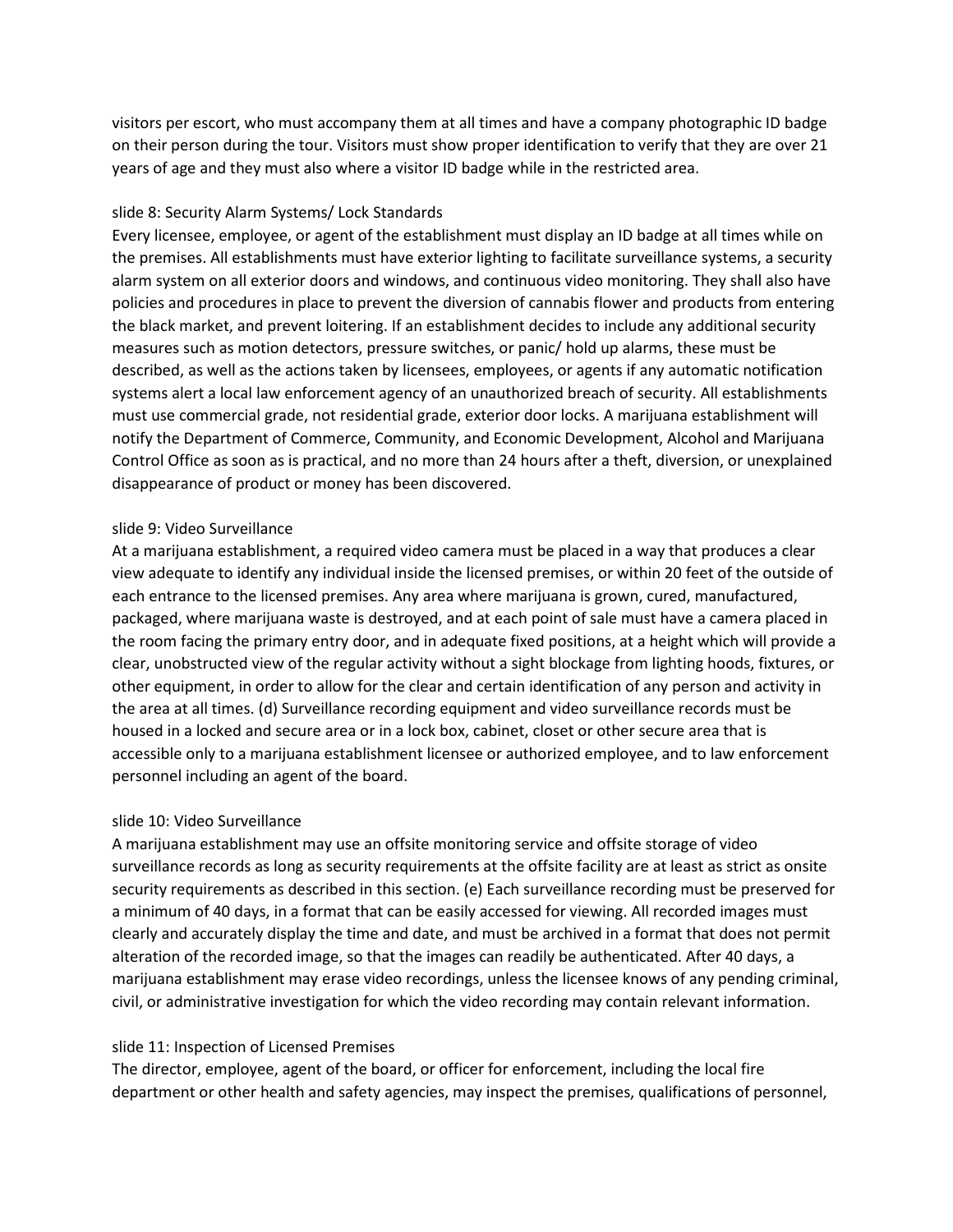methods of operation, business and financial records, the marijuana inventory tracking system, policies, and purposes of any marijuana establishment and of any applicant for a marijuana establishment license.

### Video 2

### slide 1: Marijuana Inventory Tracking System

Any tracking system used by a marijuana establishment must be capable of sharing their information with the state's system, which is Franwell Metrc. This is to ensure the tracking of all cannabis flower and products from seed to transfer to sale and even to disposal, and to ensure there's no diversion to the black market. All cannabis delivered to an establishment must be weighed on certified scales.

### slide 2: Health & Safety - Buildings

There are many health and safety considerations for those who work at licensed facilities as well as for the customers who frequent our establishments and purchase our products. Inspection of the buildings must be completed by a member of the fire department, a building inspector, or a code enforcement officer.

### slide 3: Health & Safety - Contamination

The establishments must ensure that their workers are not sick or have open wounds when handling cannabis. There must also be readily accessible toilet facilities in good repair and running hot and cold water for handwashing stations. Each person working in direct contact with cannabis must maintain adequate personal cleanliness, washing hands before starting work, after using the restroom, and at any time their hands may become contaminated. There must also be proper waste disposal to avoid contamination of product and to prevent odors and attracting pests. Any toxic cleaning compound, sanitizing agent, and pesticide chemical must be identified and stored in a safe manner to protect against contamination of marijuana or marijuana product and in compliance with any applicable local, state, or federal law. Any marijuana or marijuana product must be stored in a manner that prevents the growth of bacteria, microbes, or other undesirable microorganisms or to attract any other pests and vermin.

#### slide 4: Health & Safety - Storage

Any cannabis flower or product that has been stored beyond its usable life, or was stored improperly, cannot be salvaged and returned to the marketplace. This includes being exposed to extremes in temperature, humidity, smoke, fumes, pressure, or radiation due to a natural disaster, fire, accident, or equipment failure.

#### slide 5: Health & Safety - Waste Disposal

A marijuana establishment shall store, manage, and dispose of any solid or liquid waste, including wastewater generated during marijuana cultivation production, processing, testing, or retail sales, in compliance with applicable federal, state, and local laws and regulations. Waste disposal must be rendered unusable and includes any plant waste, such as the roots, stalks, leaves and stems, and any samples that were given for the negotiation of sales for the retail or manufacturing establishments, and samples used for testing at labs. The establishment must give the board at least 3 days notice in the inventory tracking system and via email, using a standardized form before making the waste unusable,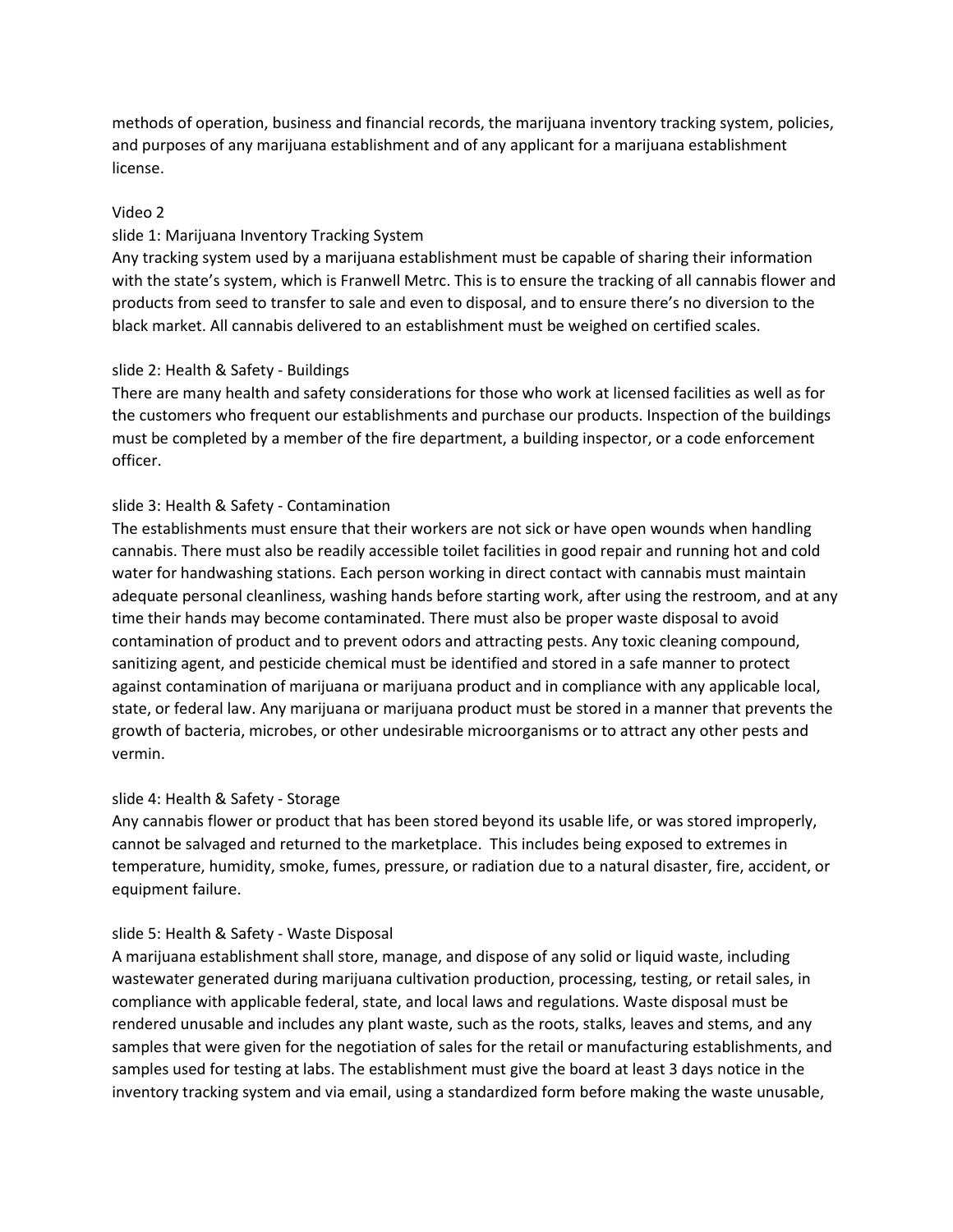unless the director grants an emergency allowance. Either way, records must be kept of the destruction. The waste must be rendered unusable by grinding it up and mixing it with at least an equal amount of compostable materials such as food waste, yard waste, vegetable based grease or oils, or other wastes approved by the board when the mixed material can be used as compost feedstock or in another organic waste method such as an anaerobic digester with approval of any applicable local government entity or non-compostable materials including paper waste, cardboard waste (yes I am aware that these two items are in fact compostable, but this is how it reads in the regs), plastic waste, oil, or other wastes approved by the board when the mixed material may be delivered to a permitted solid waste facility, incinerator, or other facility with approval of any applicable local government entity.

### slide 6: Standardized Scales

Certified scales must be used in compliance with the Alaska Weights and Measures Act, and each establishment shall keep records of registration and reports of inspection available for the board or director to review.

### slide 7: Transportation

Allowances for the transportation of cannabis depends on the establishment in question. A cultivation facility may transport it to another cultivation, manufacturing, testing or retail facility. A manufacturing establishment may transfer it to another manufacturing, testing or retail facility. A testing facility may return product back to its owner or transport it to another testing lab, and a retail establishment may transport it to another retail establishment.

### slide 8: Originating Establishment

A marijuana establishment from which a shipment of marijuana or marijuana product originates is responsible for preparing, packaging, and securing the marijuana or marijuana product during shipment, for recording the transfer in the marijuana inventory tracking system with the type and weight of the products, the transporter's name, the time of departure and the expected time of delivery, as well as the make, model, and license plate of the delivery vehicle. The originating establishment must also prepare the transport manifest with the above items. Any individual transporting marijuana in compliance with this section must also have a marijuana handler permit.

# slide 9: Product in Transport

During transport, any marijuana flower or product must be in a sealed package or container in a locked, safe and secure storage compartment in the vehicle transporting the product. The sealed package may not be opened during transport, and any vehicle transporting marijuana or marijuana product must travel directly from the shipping to the receiving marijuana establishment, and must not make any unnecessary stops in between except to deliver or pick up product at any other licensed marijuana establishments. The recipient must also use the tracking system immediately upon receipt of the products to also input the type and weight of the products. The recipient may not accept any products unless they are accompanied by a manifest.

#### slide 10: Business Records

Each establishment must maintain business records of each transaction under its license for the current year plus the preceding 3 years. The last 6 months' records must be kept on premises, but anything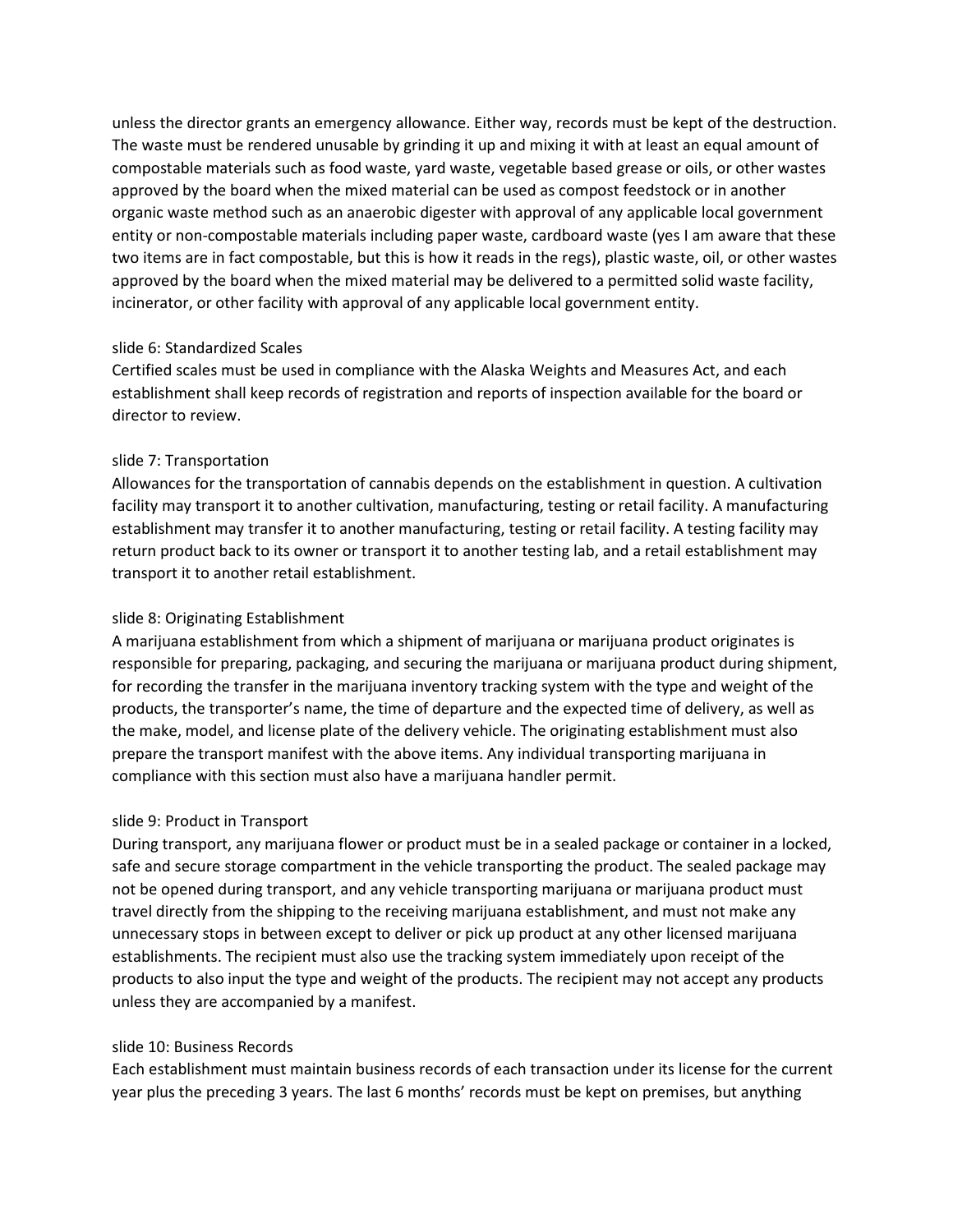older that is kept off premises, must be accessible within 3 business days. No loss of these records is considered a legitimate excuse and will be considered by the board as a license violation. The business must maintain a current employee list setting out the full name and marijuana handler permit number of each licensee, employee, and agent. There must also be the business contact information for vendors who maintain any video surveillance systems and security alarm systems, records related to advertising and marketing, a current diagram of the licensed premises including each restricted access area, a log recording the name, date, and time of entry of each visitor permitted in a restricted access area, transportation records, tax documents, accurate and comprehensive inventory tracking records that account for all marijuana inventory activity from seed or immature plant stage until the retail marijuana flower or product is sold to a consumer, to another marijuana establishment, or destroyed.

# Slide 11: Trade Shows

A cultivation facility may bring one marijuana plant for display to a trade show or event, but it must be tracked in the inventory tracking system. A cultivation or a retail may bring up to an oz of flower for display, which also must be tracked in the inventory tracking system. The product must be contained so it cannot be removed by a member of the public. In fact, one must be employed by and have a valid Handler Card to touch any product at a booth. However, a testing facility cannot conduct any tests for any licensed facility at a show or event.

# Slide 12: Signs, Merchandise, Advertisements, and Promotions

Business cards, merchandise like apparel and stickers that are distributed by a marijuana establishment and any signage along the premises of the facility are not considered advertisements or promotions. Any advertisements must include the business name and license number. If an ad has very basic location and contact information, and there's no depiction of cannabis in any way, then the warning statements do not need to be included.

# **Lesson 6: Retail Stores**

# **Sub- Lesson 1: Retail Cannabis Consumption Information**

slide 1: Types of Products

It is essential for people in the industry to have a firm understanding of the various forms of marijuana and how they affect people differently.

slide 2: When Speaking to Customers...

In order to protect yourself and your place of employment, one of the most important things to remember is that we are not medical professionals, and that we are to never give medical advice to patients. As you will see, different strains effect individuals differently based upon their own biological chemistry. Instead, it is better to tell stories of what you personally have experienced or what you have heard other people have experienced with a particular strain. For instance, do not say, "Strain X will help you with your sleep deprivation." Instead, you can say, "I have found that when I can't sleep, strain X has helped me to do so." or "I know someone who loves to take a few hits of strain X in order to help her sleep better at night."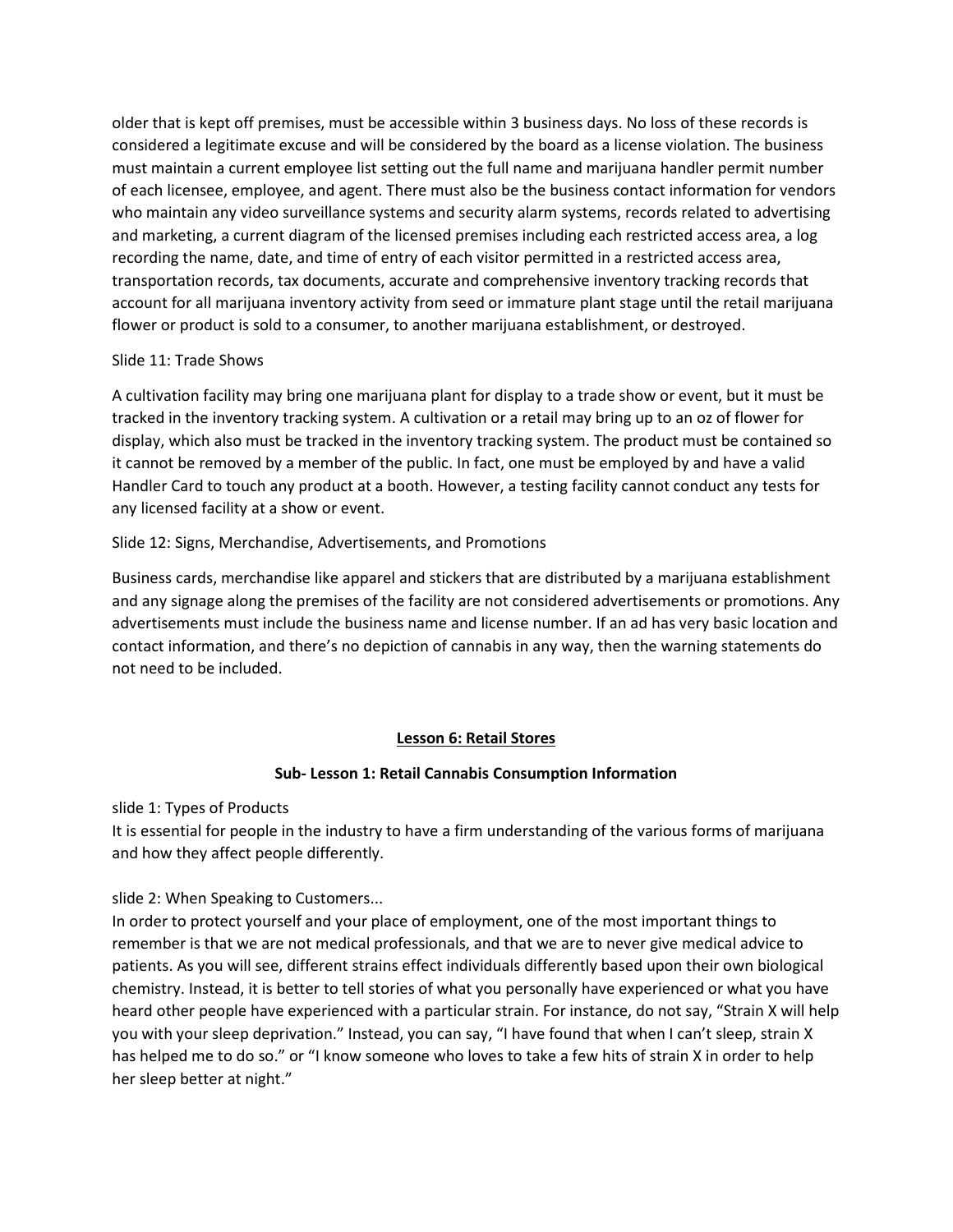#### slide 3: Ways to Consume: Smoking

The most commonly known way to consume cannabis is to smoke it. Smoking cannabis is the combustion or burning of the flowers or buds at a high temperature, typically around 200 degrees F, so that you are inhaling not only the desired cannabinoids such as THC or CBD, but also the fibrous plant matter like cellulose and chloroplasts. Some of the cannabinoids are even destroyed at these higher temperatures so that the smoke you're inhaling may contain much less of the desired THC. However, when smoking, the individual will start to feel the effects within a few seconds, or maybe up to a minute after consumption. These effects can last for about 1 and a half to 4 hours, depending on the amount that is smoked as well as the THC content of the strain. Joints consist of loose plant material rolled up into a paper so that it resembles an unfiltered cigarette. A blunt is basically the same thing, but the cannabis is rolled up in a cigar leaf as opposed to a piece of paper. One end is lit, and the customer inhales the smoke through the rest of the cigarette. Cannabis flowers can also be placed into the bowl of a pipe, bong, or bubbler, lit and inhaled that way by breathing the smoke in through the device. A pipe doesn't have anything to filter the smoke, but a bong or bubbler pull the smoke through water first before it goes into the consumer's lungs.

# slide 4: Immediate Effects of Smoking

Again, when a person smokes cannabis, the effects can be felt in less than a minute, and can last up to 3 to 4 hours. Some of these immediate effects include euphoria due to the release of dopamine, a type of neurotransmitter, in the brain. Neurotransmitters are chemical signals in your brain that allow one brain cell to communicate with the next one. Dopamine is the type of neurotransmitter that controls the parts of the brain that are in charge of an individual's feelings of reward, pleasure, fine motor function, emotions, and impulse control. In addition to contributing to feelings of happiness, dopamine does have some control over motor functions, so it makes sense that cannabis will also help a person relax, it reduces the feeling of pain, can produce a bit of numbness or tingling, and it can reduce swelling, which can also aid in pain reduction.

# slide 5: Immediate Effects of Smoking

Additional effects of smoking cannabis include: a possible increased appetite, which is why it has been recommended for people feeling nausea or who have wasting syndrome, HIV or AIDS. Smoking can increase a person's heart rate, so that in some it can make them more anxious, while in others it can decrease anxiety. Just like some people will experience more or less anxiety, some individuals will find that smoking causes concentration problems, while others with ADD have found that it increases their ability to concentrate. Some will find a decrease in motivation, which others increase their productivity. Each of these characteristics will depend on the person's individual chemistry, coupled with the strain type, and the age of the product. The longer the flower sits out in the UV radiation, the more likely it is that the THC-A is broken down into CBN, which has been known to cause feelings of paranoia and anxiety.

# slide 6: Indica Strains

While most strains are actually hybrids at this point due to cross breeding, many are going to have genes that are predominantly indica or predominantly sativa in character. Indica plants have wider leaves, shorter stature, and will finish their bloom cycle in about 8 weeks. These strains have been known to be excellent for night use because they will typically leave the consumer feeling relaxed, with what's known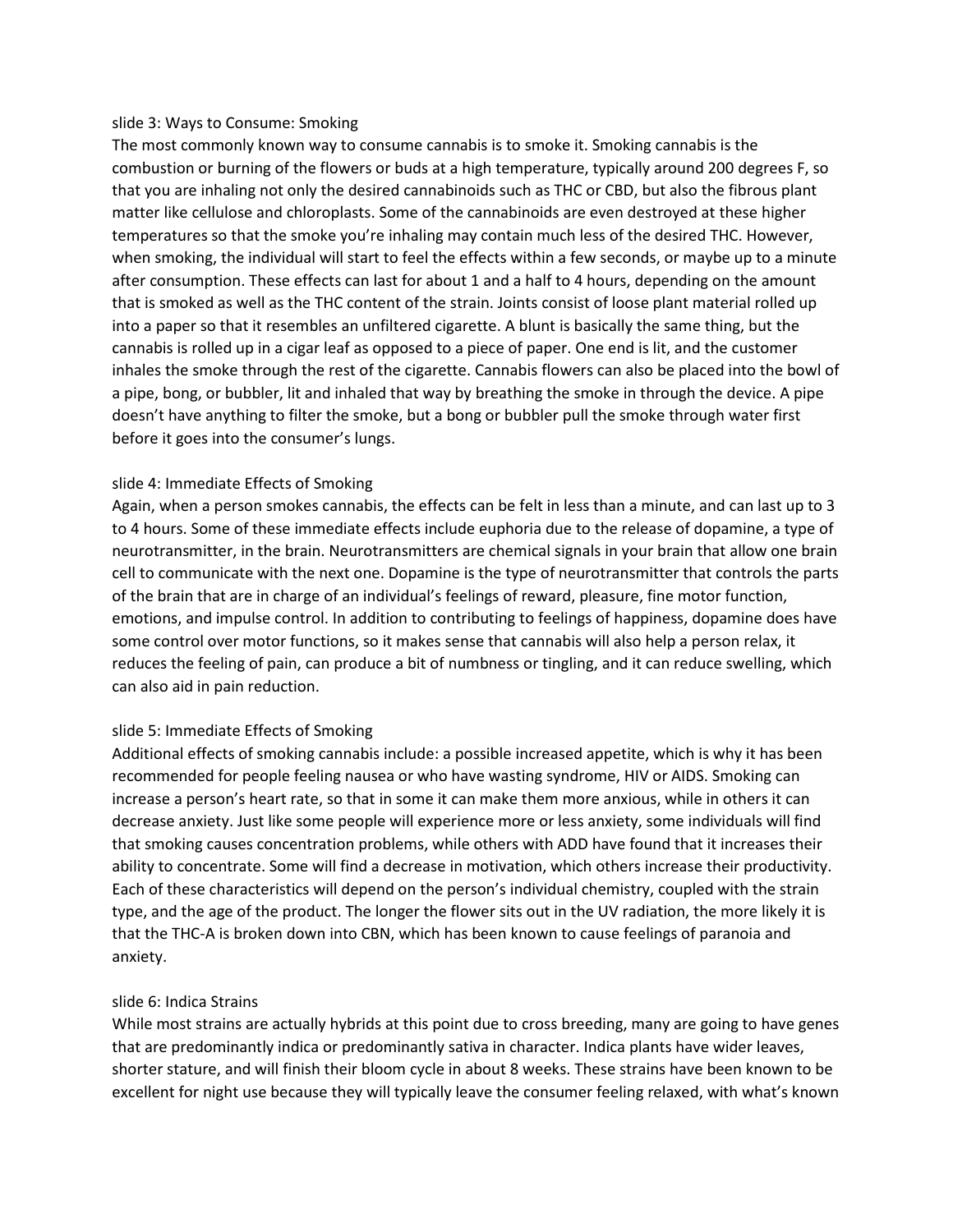as a "body high." This is when one feels numb or tingly all over, and potentially very sleepy, helping those with insomnia. People who smoke before bed often find that they don't dream. We dream as we are going into and out of our deep REM sleep, but smoking decreases the time that we dream so we can go directly into that deep sleep. These strains have been known to reduce swelling and pain.

# slide 7: Sativa Strains

Sativas generally have opposite characteristics from indicas. The plants grow taller, with narrower leaves, and they take a few more weeks during the bloom cycle to fully mature, typically around 10-12 weeks. Many consumers prefer sativas during the day time because they produce more of a "head high." This is where the person may feel energized, motivated to complete tasks, and many have experienced bursts of creativity while under the influence of these strains.

# **How to Prevent Someone from Consuming Illegally**

Slide 1: There are a few instances in which an employee may need to prevent someone from consuming illegally.

### Slide 2: 21 & Over

No one may enter any cannabis establishment unless they are at least 21 years of age, which must be verified by a valid form of state or country issued ID, including a state ID card, driver's license or permit, or a passport. In the section on retail establishments we will go over how to determine if an ID is valid in much greater detail.

### Slide 3: No public consumption

Your retail establishment should display signs indicating that there is no consumption on the premises, or that consumption must occur within a designated area. This is an easy preemptive measure that can go a long way toward alleviating any misunderstandings that people may have. Alaska is the first state to allow for a consumption on location endorsement, so there may be some excited tourists, and even some locals, who think they can consume in all shops. Depending on your local ordinances, this may or may not be the case. Either way, the retail facility must obtain the extra endorsement, and not all shops may have the ability to do so. Since the regulations for this haven't been created at this time, one can only assume that the shop will have to be large enough to have a separate designated consumption area, as well as an adequate ventilation system with a high rate of air exchange. Additionally, the regulations state that there is no consumption inside the other business license types.

# Slide 4: Approaching a Customer

If, despite the signs, a customer tries to light up, please approach them politely. This has the potential to be an awkward situation because you want to continue to give good customer service, but you must adhere to state regulations banning consumption in public. The most important thing to remember is to remain calm and to smile. Chances are, they probably heard that Alaska is the first state to allow consumption on location, and they misunderstood the details of the law. Politely tell them that this establishment does not have a consumption endorsement, or where the designated area is located while pointing to the signage indicating the same information. This will take care of the vast majority of issues. However, if they ignore your warnings, calmly inform them that security will have to escort them off the premises, and that you will be required to inform the officials if they refuse to comply. This is the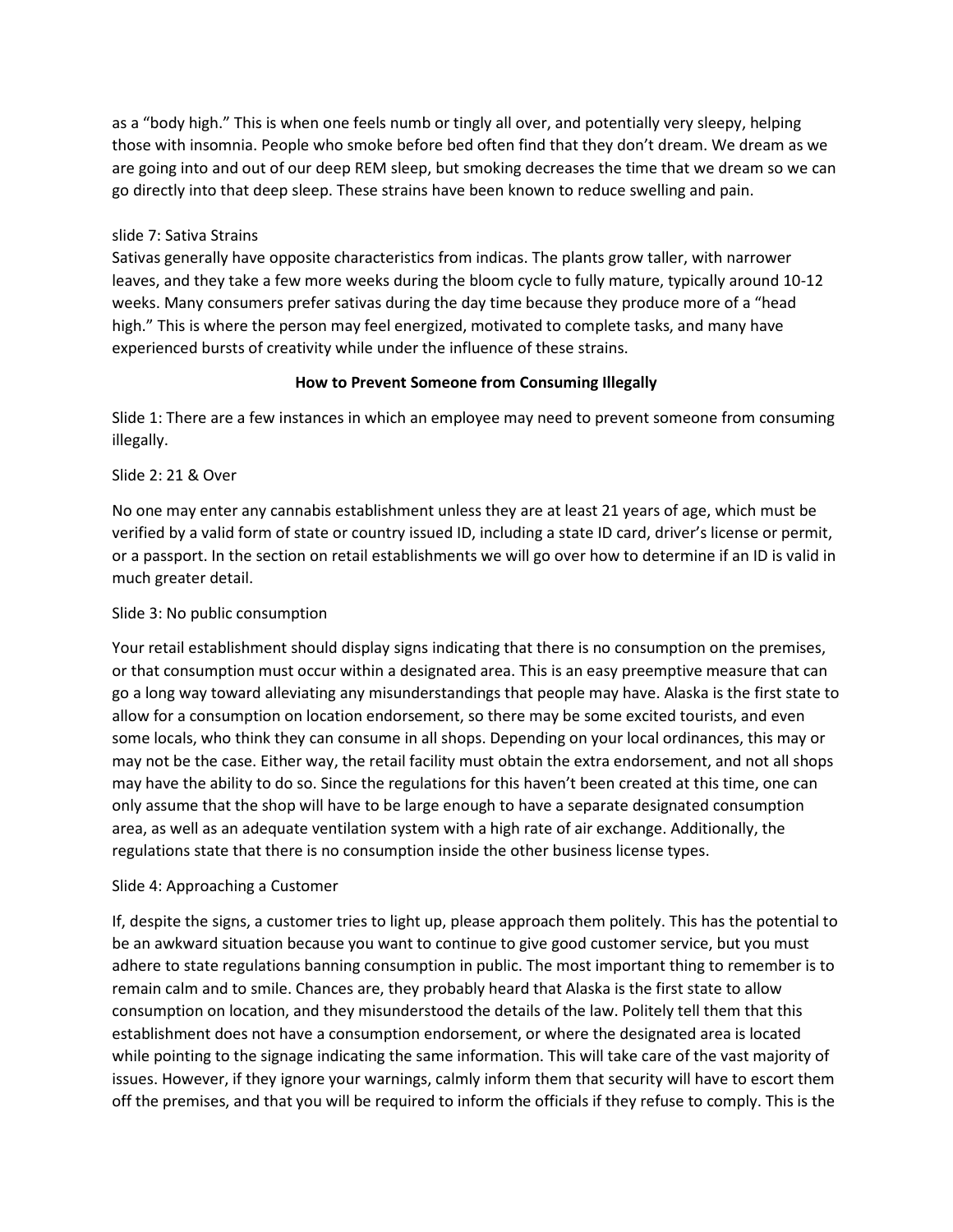best series of options to make sure that your business has taken all reasonable courses of action to abide by the regulations while still maintaining good customer service.

#### Video 2

#### slide 1: Ways to Consume: Vaping

Vape pens and volcanos also heat the cannabinoids, but to a lower temperature so that you're inhaling vapor as opposed to smoke, which we stated has the additional unwanted fibrous materials. The temperature is high enough to vaporize the cannabinoids, but low enough to avoid combustion, so that up to 95% of the inhaled vapor contains the desired cannaboinoids. This means that there will be fewer harmful effects than smoking, and it won't hurt your throat as much either during the process. Another benefit is that there is less of a distinctive smell, making it a more discrete option. Just like when someone smokes the whole flower, vaping will affect the consumer immediately and will also last about 1.5 to 4 hours. Some people experience a greater effect with less product while vaping, while others experience less of an effect. Again, it can depend on the strain and the concentration of the final product.

#### slide 2: Comparison

Let's do a quick recap comparing the two inhalation methods of consumption. When smoking joints, or with pipes and bongs, one will consume all of the fibrous material too due to the increased combustion temperatures. When vaping, the lower temperature means that one only consumes the vaporized cannabinoids, making this a potentially healthier option.

#### slide 3: Ways to Consume: Edibles

Edibles, on the other hand, must be digested and go through the bloodstream to the brain to feel the effects, so it can take at least 30 minutes, and sometimes up to 2 hours before they are felt. Encourage people who are new to edibles to "Start low, and go slow." Start with about 5 mg of THC and wait at least an hour before consuming any more. If you do add more, only add another 5 mg and wait another hour to determine the effects. This is the suggested way to start consuming edibles until a person knows their own resistance and limitations. Typically, the effects of edibles will last longer than when cannabis is inhaled, often around 4 hours or so.

Cannabinoids are fat soluble, so they must be dissolved into a fatty substance in order to be transferred into something consumable. This may include butter, vegetable oil, or coconut oil, which are then used to cook or bake the edible. The dosaging depends on the % THC in the original product that is dissolved into the butter or oil as well as how much of that butter or oil is used in the manufacturing of the edible. Therefore, the flowers will be tested before the edibles are manufactured in order for the company to accurately determine the dosing, and then it is tested again after completion to ensure the precision.

#### slide 4: Ways to Use: Topicals

Since products like lotions, salves, balms, sprays, oils, and creams are used externally by rubbing them on the skin, there are no psychoactive effects. The CB2 receptors in your skin take in the active chemicals and bring it directly to the inflamed or painful area so that it never crosses the blood/ brain barrier. These are perfect remedies for psoriasis, arthritis, migraines, if you rub it on the affected area like the temples, restless leg syndrome, spasms, and muscle stress.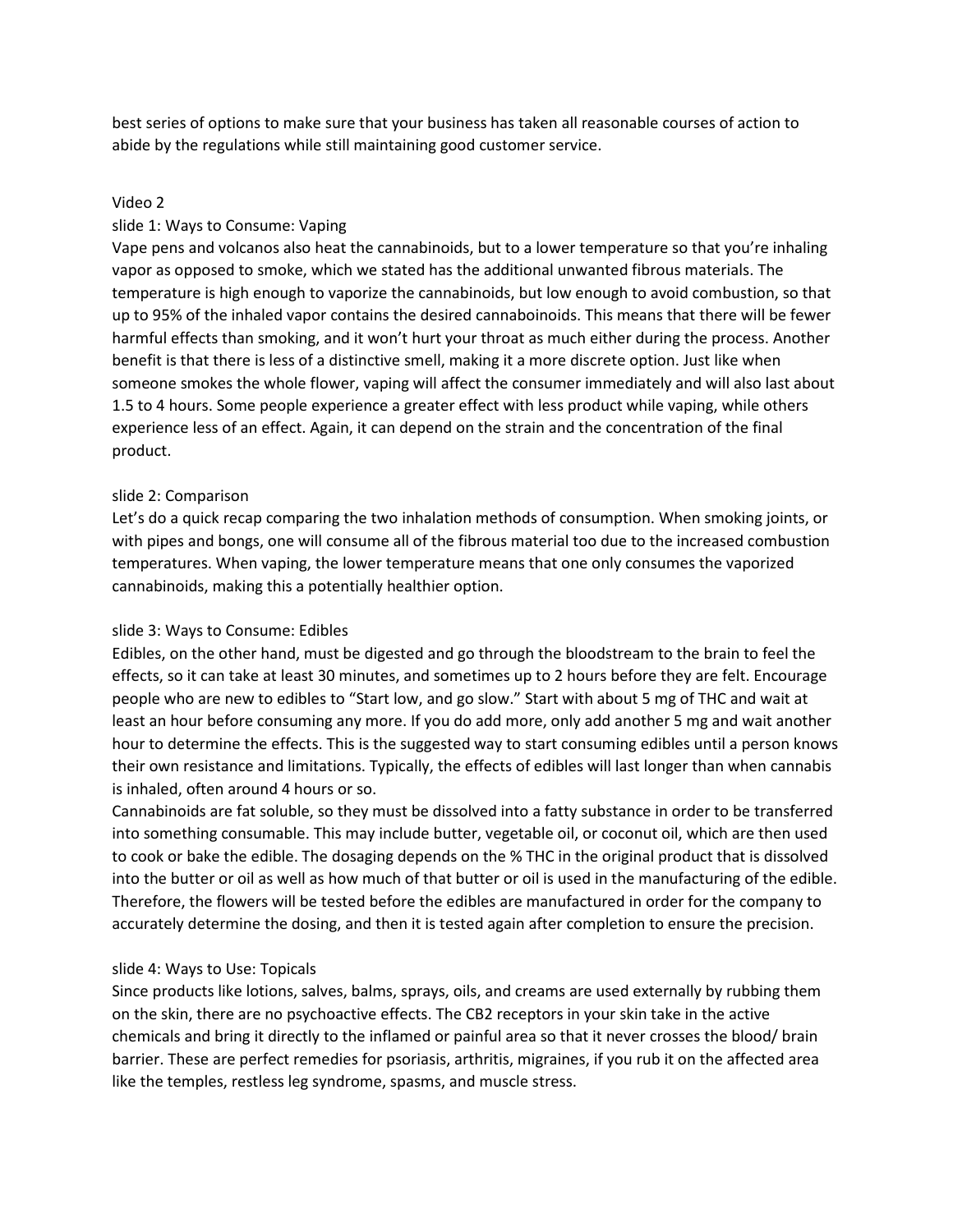### slide 5: Withdrawal Symptoms

Studies done by The National Institute on Drug Abuse show that only 9% of consumers become dependent to cannabis and cannabis products. The studies further show that the earlier a person starts and the more frequent the use, the higher this rate can climb, up to 25-50% for those who start as a teen and use it daily. Without it, they may experience some withdrawal symptoms such as cravings, irritability, sleeplessness, decreased appetite, and anxiety.

# slide 6: Identifying an Impaired Individuals

It is important for budtenders to be able to determine if a customer has already been consuming cannabis. Each retail establishment holds the right to refuse service to anyone who they think could endanger themselves or others, and if someone is already intoxicated, they may fall into this category. An impaired individual may have red eyes with dilated pupils. They may have dry mouth, making it difficult to speak or swallow. They may have slowed reaction times to normal situations, yet they may be quick to laugh at things that may or may not be funny to a sober individual. Someone who is high may also have short term forgetfulness and a distorted sense of time.

Please remember that while a person who experiences these symptoms may already have consumed cannabis, these are also some signs and symptoms of people with ailments that are helped by consuming cannabis. Slowed reactions and short term forgetfulness may also be symptomatic of chemotherapy, so be careful to not offend customers or to open the retail store up to a lawsuit.

# **Sub-Lesson 2: Article 3: Retail Store Regulations**

slide 1: In article 3 you will learn about the items required to work in a retail marijuana store.

# slide 2: Retail Marijuana Store License Required

No one is allowed to sell any marijuana or marijuana products without a license. As we previously discussed in article 1, to get a license, a person must submit an application to the board. Again, anyone who owns a testing facility may not hold any of the other 3 license types, including this one.

# slide 3: Retail Marijuana Store Privileges

Employees of a retail establishment may sell marijuana or marijuana products purchased from a cultivator or a product manufacturing facility. They may also store products on site, and with prior approval from the board, they may permit consumption of products purchased in the store in a designated area on the premises.

# slide 4: Acts Prohibited at Retail Marijuana Store

Retail marijuana stores may not sell any products to people under the age of 21, even if they hold an AK state medical marijuana card. Stores also many not sell to intoxicated people under the influence of alcohol, inhalants, or any controlled substances. All products must be appropriately labeled, and the total sales may not exceed 5600 mg of THC if there are an assortment of products. This equates to one ounce of cannabis flower. Stores may not sell items over the internet. The person must be physically present in the store to purchase products, and stores may not sell any product past the expiration date.

slide 5: Prohibitions Cont.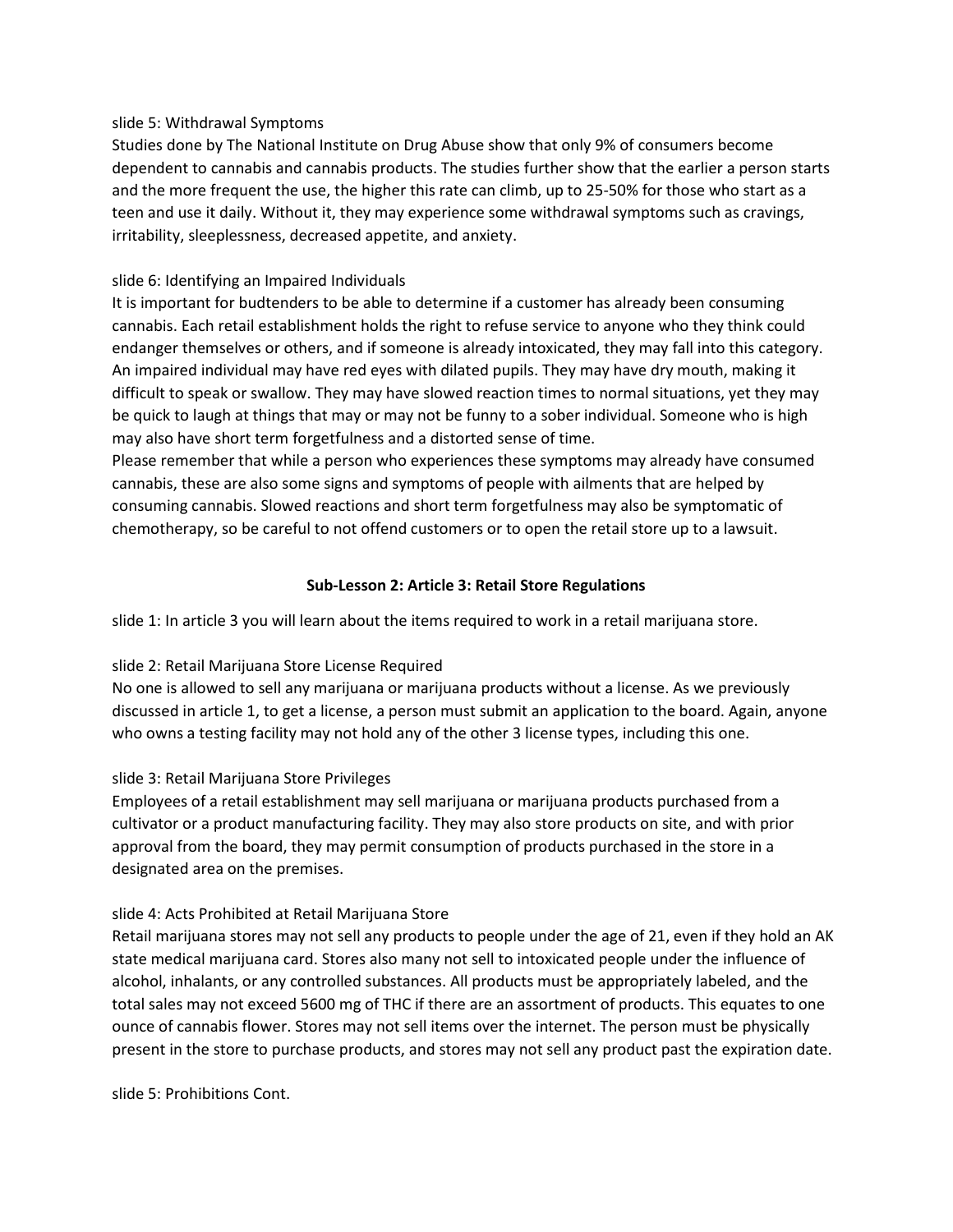All stores must be closed between 5-8 am each day. Local ordinances may restrict this further, as is the case with alcohol sales. There may be no consumption on site, unless the license includes a consumption endorsement. Stores may not give out samples or free product to customers for any reason. Last, there may not be any alcohol, neither free or for sale on premise.

### slide 6: Retail Application

In addition to the pieces already laid out in Article 7, part of the retail application will include a copy of the food safety permit, the operating plan, and a description of how cannabis and cannabis products will be displayed and sold.

### slide 7: Marijuana Handler Permit Required

Everyone, all licensees, employees, or agents who work on the licensed premise must pass this course and either have their card on their person or a copy of it must be on file in the office on premise.

# slide 8: Access Restricted at Retail Marijuana Store

There must be signs clearly posted stating that no one under the age of 21 is allowed on premise, and every person who enters the establishment must have a valid form of identification, even if they are clearly over the age of 21. The signs must be at least 12 by 12 inches in size, and the letters must be at least ½ inch in height. Additionally, customers are restricted from accessing any area where cannabis is stocked or actually dispensed. Any sniff jars that are utilized must have a mesh screen over the top and remain monitored custody in the store.

### slide 9: Marijuana Inventory Tracking System

The specifics for the tracking system will be included in the cultivation section, as per the regulations, but the aspects of it that are pertinent to retail will be discussed here. A retail establishment may not accept cannabis or cannabis products from a cultivator or processor/ manufacturer unless it has a valid transport manifest generated from the inventory tracking system that originated the delivery. This information must immediately be entered into the store's tracking system since any cannabis acquired by the retail establishment must continue to be tracked until it has been sold, transferred to another establishment, or destroyed. At the end of each business day, the retail establishment must reconcile the point of sale system with the current inventory in the tracking system to ensure no products have been funneled into the black market or stolen. If the inventory doesn't match, it is the retail establishment's responsibility to account for the variance.

#### slide 9: Packaging

Retail stores must ensure that all cannabis flower and products sold must adhere to the regulations requiring testing, labeling, and packaging of products. Testing specifics will be discussed in the testing section later. Flower may be displayed and sold in a clear bag, but when any product leaves the store, it must be in an opaque re-sealable, child-resistant packaging, These should be difficult for a child of 5 or under to open, but reasonable for an adult to open.

#### slide 10: Labeling

In addition to the other required labeling, a retail store must also affix either their name or logo to each packaged product sold to customers, plus the estimated amount of THC in the package. This is so it can be tracked if there is a problem after the sale. There are also 5 statements that must be somewhere on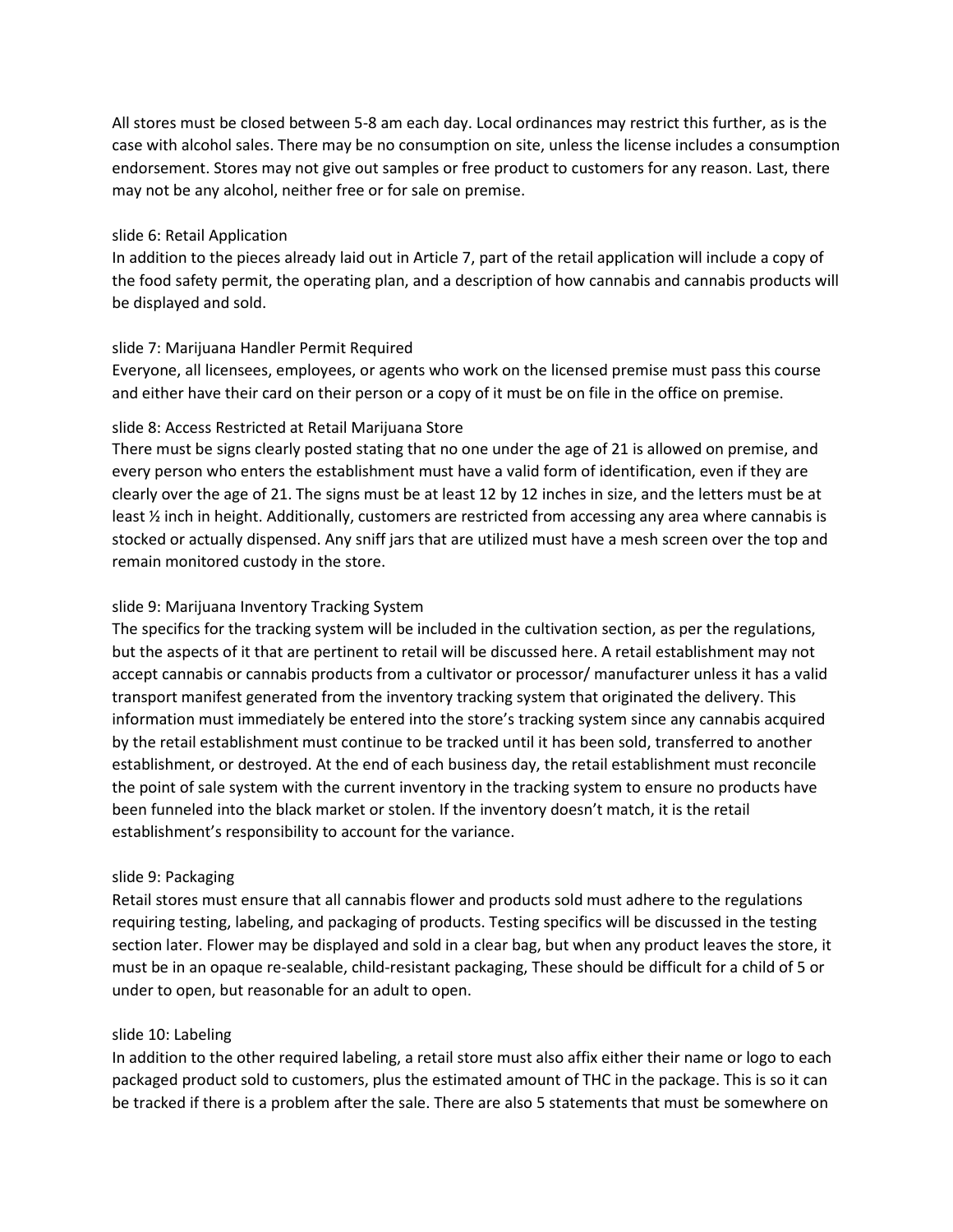the package. They are:

\* "Marijuana has intoxicating effects and may be habit forming and addictive."

\* "Marijuana impairs concentration, coordination, and judgement. Do not operate a vehicle or machinery under its influence."

- \* "There are health risks associated with consumption of marijuana."
- \* "For use only by adults 21 and older. Keep out of the reach of children."
- \* "Marijuana should not be used by women who are pregnant or breast feeding."

# slide 11: Daily Sales Limits

A retail store may only sell a certain amount of product to a customer per day. A customer may purchase up to 1 oz of flower, or 7 g of conentrates, or 5600 mg of THC in edible products per day. 5600 mg was used for edibles because that is the approximate equivalence of THC in 1 oz of flower with 20% THC and 7 g of concentrate at 80% THC. Therefore, a customer could purchase a combination of products provided their total THC amount does not exceed 5600 mg.

# slide 12: Signage

Each establishment may have up to 3 signs, each of which may be up to 4800 square inches. These signs may be in the public right of way, and may be in the storefront window or attached to the outside of the premises.

### Lesson 6 (cont)

### slide 1: Advertising Restrictions

Any advertising may not make a statement or illustration that is false or misleading, promotes excessive consumption, or represents that the use of marijuana has curative or therapeutic effects (remember you learned in a previous section that you are not a physician and should not indicate that marijuana will have certain health effects). Any advertising must also include the same written warnings that are on packaging: "Marijuana has intoxicating effects and may be habit forming and addictive;" "Marijuana impairs concentration, coordination, and judgment. Do not operate a vehicle or machinery under its influence;" "There are health risks associated with consumption of marijuana" "For use only by adults twenty-one and older. Keep out of the reach of children;" and "Marijuana should not be used by women who are pregnant or breast feeding."

# slide 2: Advertising Restrictions cont

Advertising may also not depict an person under the age of 21 or have an object or character that may appeal to minors, and there may be no advertising within 1000 feet of any child-centered facility including schools, daycares, playground or rec centers, parks, libraries, or arcades or substance abuse treatment facilities. They may also not be placed on or in vehicles or shelters for public transportation, publicly owned or operated property, or on campuses for post secondary education.

#### slide 3: Promotions

Retail stores may not use promotional giveaway coupons, nor may they conduct games or competitions to encourage the sale of cannabis flower or products.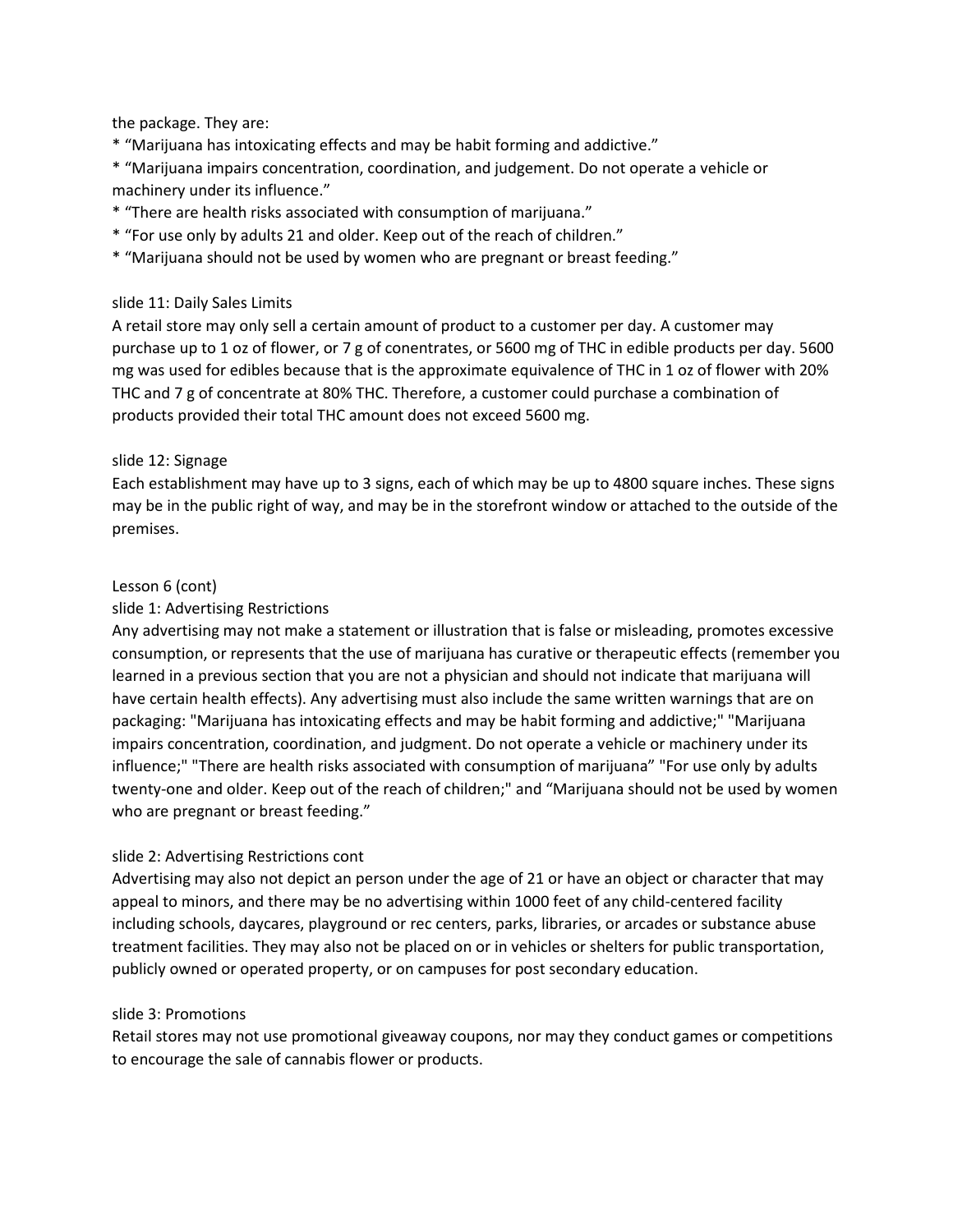### slide 4: Identification

In order for people to enter the retail establishment, they must be carded to ensure that they are over the age of 21. There are 3 basic forms of ID that are deemed acceptable. They include any unaltered, unexpired state issued driver's license or identification card, or any international passport. It is a good idea to have a security guard check ID upon entering the facility, and then have the budtender check it again upon cash out. This should reduce minors from trying to gain entrance to the establishment, and will increase the likelihood of one of them catching a fake ID. It is also good practice to have the date and year of a person turning 21 on that day posted at the front door and at the cash register to ensure the math is done correctly.

# slide 5: How to Spot a Fake ID

There are a few tricks to spotting fake IDs. This graphic shows some of them, but we will go over them in more detail in the next few slides. Additionally, retailers should purchase the ID Checking Guide

### slide 6: Feel the Edges

When you first examine the card, feel the edges. Most IDs are 30 millimeter PVC cards, which have smooth, uniform edges. If you bend the card slightly, it shouldn't have pieces inside the separate slightly, or buckle. Fake ones are often laminated so they may come unglued, and the picture or the printed areas may come apart.

### slide 7: Foils + Holograms

Each state has a foil or hologram on it, typically it will be an icon like the state crest, shape, or name. These should flash in and out as the light shines on it, but should not look like it's consistently on.

# slide 8: Microprint

Most states have a microprint. To the naked eye it will look like a solid line, and that's often what a fake ID will have. With just a 10x magnifying glass, you can ready any readable writing, indicating it's a legitimate card.

# slide 9: Study the Cardholder

If the ID does have the extremely small writing on it, the card may still be a fake if someone is trying to use another person's license. Make sure the person actually matches the picture on the card, and be careful because relatives can look similar to each other.

# slide 10: Ask the Cardholder for Info on Card

Sometimes asking a few simple questions about the ID will help you determine if the ID has been stolen or borrowed from the rightful owner. Good questions to ask are the zip code or height and weight of the person on the card. You can also ask the person to state the ID number, but this may not be a true indication of ownership. If the person knows it too well, that may show that it's a fake since most people don't memorize the number. If you have doubts, ask for another piece of ID, like a work or school ID or a Costco card, all of which should have a photo on it. Even a credit card can be helpful because it will at least show that the person has many items with the same name on it.

slide 11: Have a Manager Look at It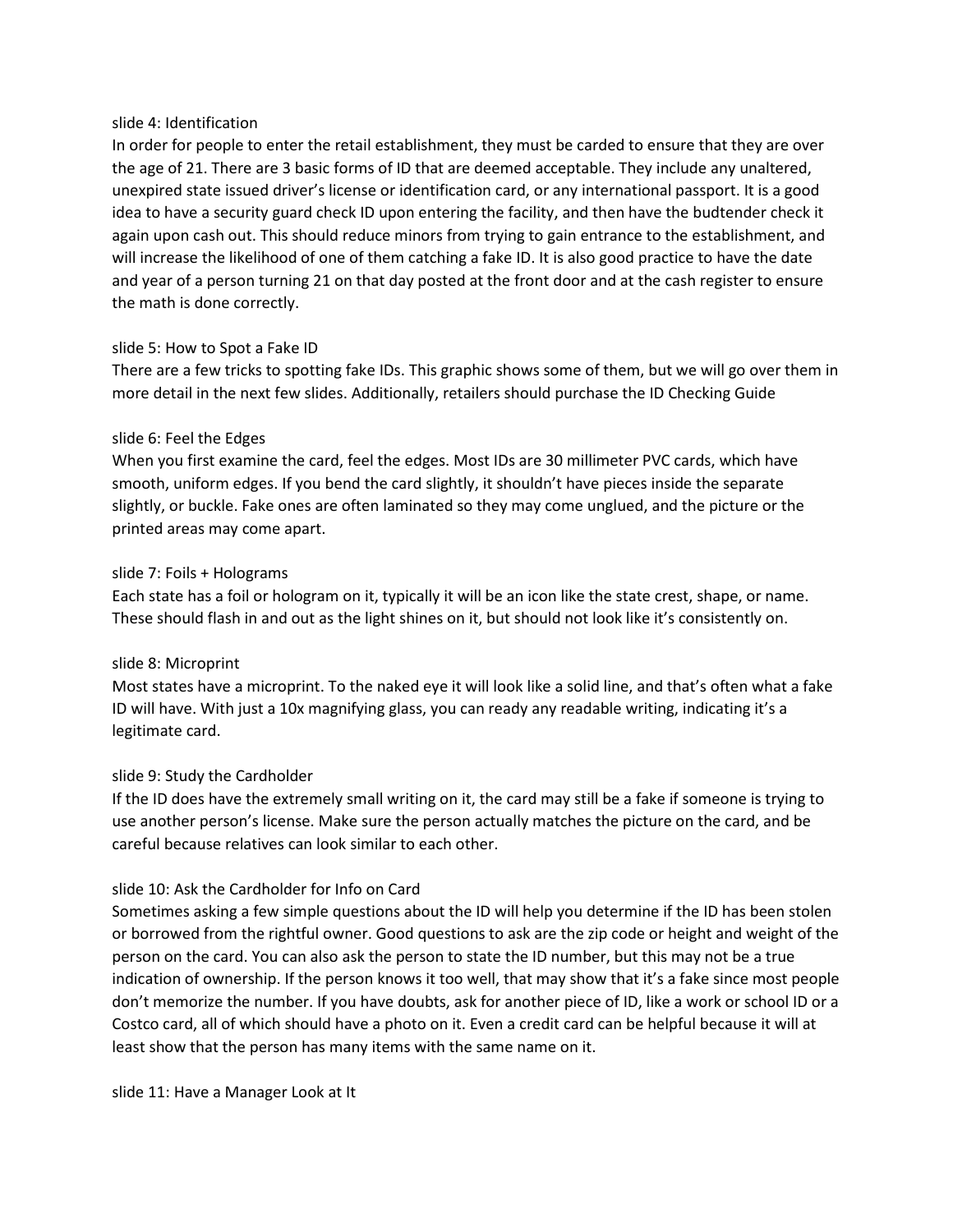Another tactic is to tell the person that you're going to have a manager look at it. If the person asks for it back or acts anxious, it's probably a fake. If it's real, then they probably won't have a problem with someone else examining it.

# slide 12: Onsite Consumption

A retail store in a stand-alone building may apply for an onsite consumption endorsement provided the local government has not prohibited it. This will allow the retail store to sell cannabis to patrons to consume the products in a designated space on the premise only. This space must either be separated by walls and a door and have a separate ventilation system or be outside. Employees must have a smoke-free area from which to monitor the consumption area. The ventilation system must be able to remove visible smoke and adequate to remove odor at the property line. If it is an outdoor area, it must be compatible with uses in the surrounding area and have a sight obscuring wall or fence.

# slide 13: Onsite Limits

A person may purchase up to 1 gram of flower or 10 mg of edible products in a given day for consumption onsite, however, no concentrates can be consumed. Other food and drinks can be sold, and people can take unused products with them, packaged appropriately for exiting a licensed premise when they leave, but no outside products may be brought onto the premise. Employees may not consume product while on shift, and no tobacco products may be consumed at any time. Retails cannot offer discounted pricing for product sold in the onsite consumption area beyond what is offered in the regular retail space that day. There can be no games or contests, or "all you can consume" situations.

# **Lesson 7: Article 4: Cultivation Facilities**

# slide 1: Article 4: Cultivation Facilities (Title Slide)

# slide 2: Cultivation License Required

No one may cultivate and sell cannabis to a retail establishment without a cultivation license or is an employee of a cultivation facility. In order to obtain a license, one must submit an application as previously articulated in Article 1. Again, just like a retail establishment, a cultivator may not also have a financial interest in any testing facility. There are two different sized cultivation facility options from which to choose. One may have a standard license, which allows for unlimited space to cultivate, trim, store product, etc. The second option is a limited cultivation license, which allows for only 500 feet of cultivation space. That's for your veg and bloom areas, but you may also have additional space for trimming and storage.

# slide 3: Cultivation Privileges

A standard or limited cultivation facility may propagate, cultivate, harvest, prepare, cure, package, store, and label cannabis. The only difference is the amount of space they are allowed to cultivate. They may also sell their flowers to a retail establishment, another cultivation facility or a manufacturer. In order to test the flowers, cultivators must give samples to the testing lab, and transport product to any of these other licensed facilities. They may conduct in house testing for their own purposes, but this information may not be used on the labeling of product. Finally, they may give samples to retail stores and manufacturers for the purpose of negotiating sales of their products. Cultivations may bring new strains into their facility by filling out the appropriate form, which is then submitted to and approved by the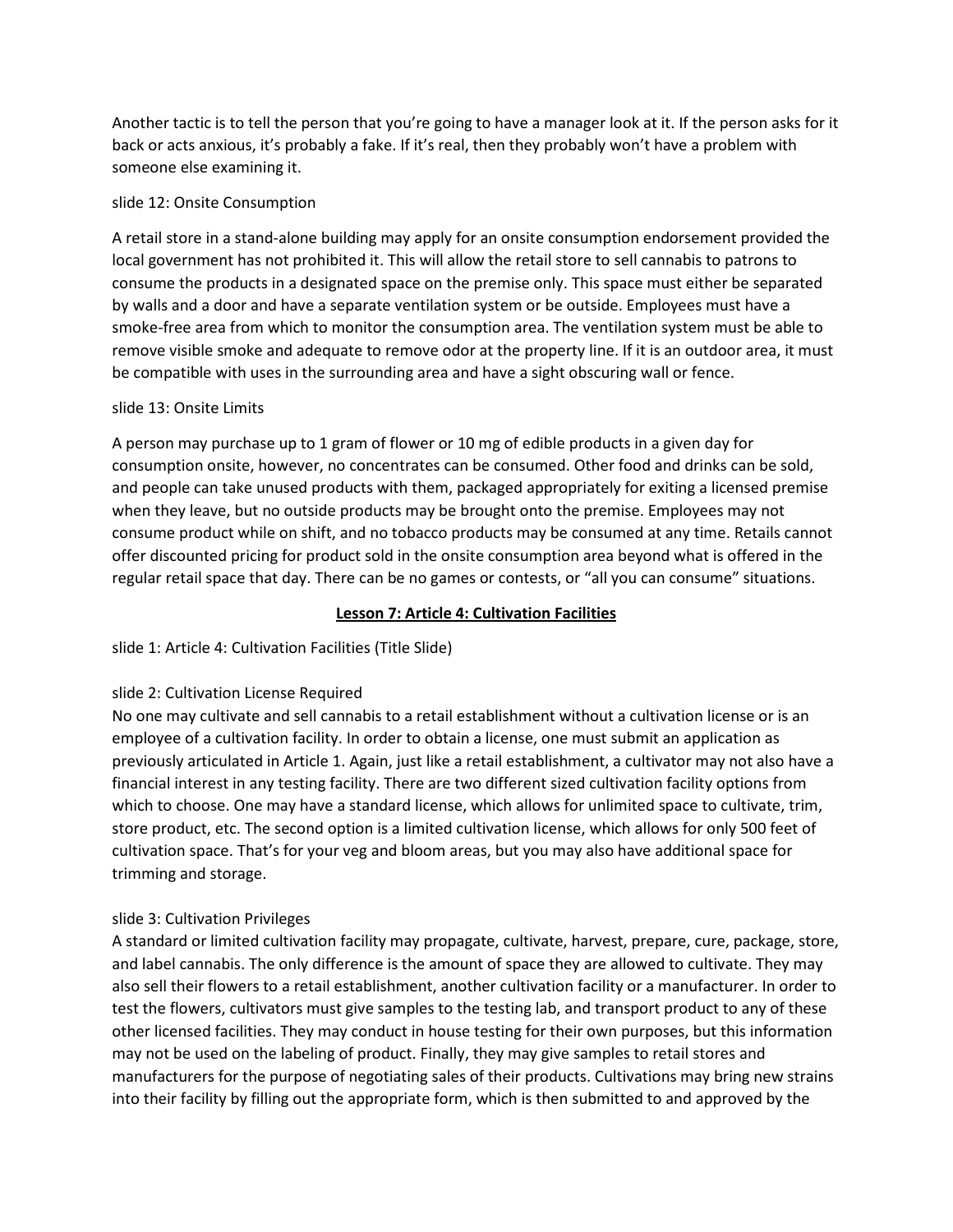director. This will allow a facility to receive up to 6 clones, without compensation, from a person over 21 years of age.

# slide 4: Stacked Licenses

If a company has multiple licenses, each must be conducted in its own space, separated by secured doors if they share the premises. They must also each adhere to the regulations laid out for each license. For example, customers may not purchase flowers from the cultivation area, but only within the retail establishment. Due to the potentially dangerous nature of the extraction process, there must be clear signage indicating concentration production, and that unauthorized persons must stay out.

# slide 5: Cultivation Prohibitions

Cultivation facilities may not allow any consumption of cannabis on premise or within 20 feet of the exterior of any building or outdoor cultivation facility. They may not adulterate or treat their cannabis with any chemicals in an attempt to alter the appearance weight, or odor of the product. Cultivators may not do any extractions unless they also obtain an extraction license. All product must be labeled and packaged appropriately in order to sell it to a retail or manufacturing facility.

# slide 6: Application

In addition to the application procedures required for all marijuana facilities, cultivators must also include the size of the cultivation area, the growing medium, like soil or hydroponics, what types of fertilizers, chemicals, gases, like CO2 and their delivery systems, irrigation systems and the plan for waste water so we don't have a bunch of nutrients dumped into our sewer systems creating algal blooms, the overall waste disposal, odor control systems, and testing protocols.

# slide 7: Restricted Access Area

If the facility has indoor cultivation, then the building must be secured with rigid walls, roof, and doors, but if the cultivation is outside, then it can be executed in a non-rigid greenhouse or on open land that is fully enclosed with a physical barrier at least 6 feet high. There must be odor controls in place, and there must of course be security cameras present, which we will get into in a later article.

# slide 8: Inventory Tracking System

An individual tracking # must be assigned to each plant exceeding 8 inches in height. Harvest batches of distinct strains can be created for up to 5 lb for trim and flower or up to 50 plants for a clone batch.

# slide 9: Sales and Transport

All cannabis sales and transports must be recorded in the tracking system, and a manifest must accompany the transport to another facility.

# slide 10: Health & Safety

The basic idea in terms of health and safety is to ensure that nothing contaminates the cannabis. This means that anyone who comes in contact with it must wear clean clothing, and protective apparel, such as head, face, hand, and arm coverings, as necessary. Basic sanitation and health habits should be sufficient, but remember, not only is this to benefit the plants, but it will also protect your bottom line to prevent spider mites and other nasty infestations from taking hold of your cultivation facilities.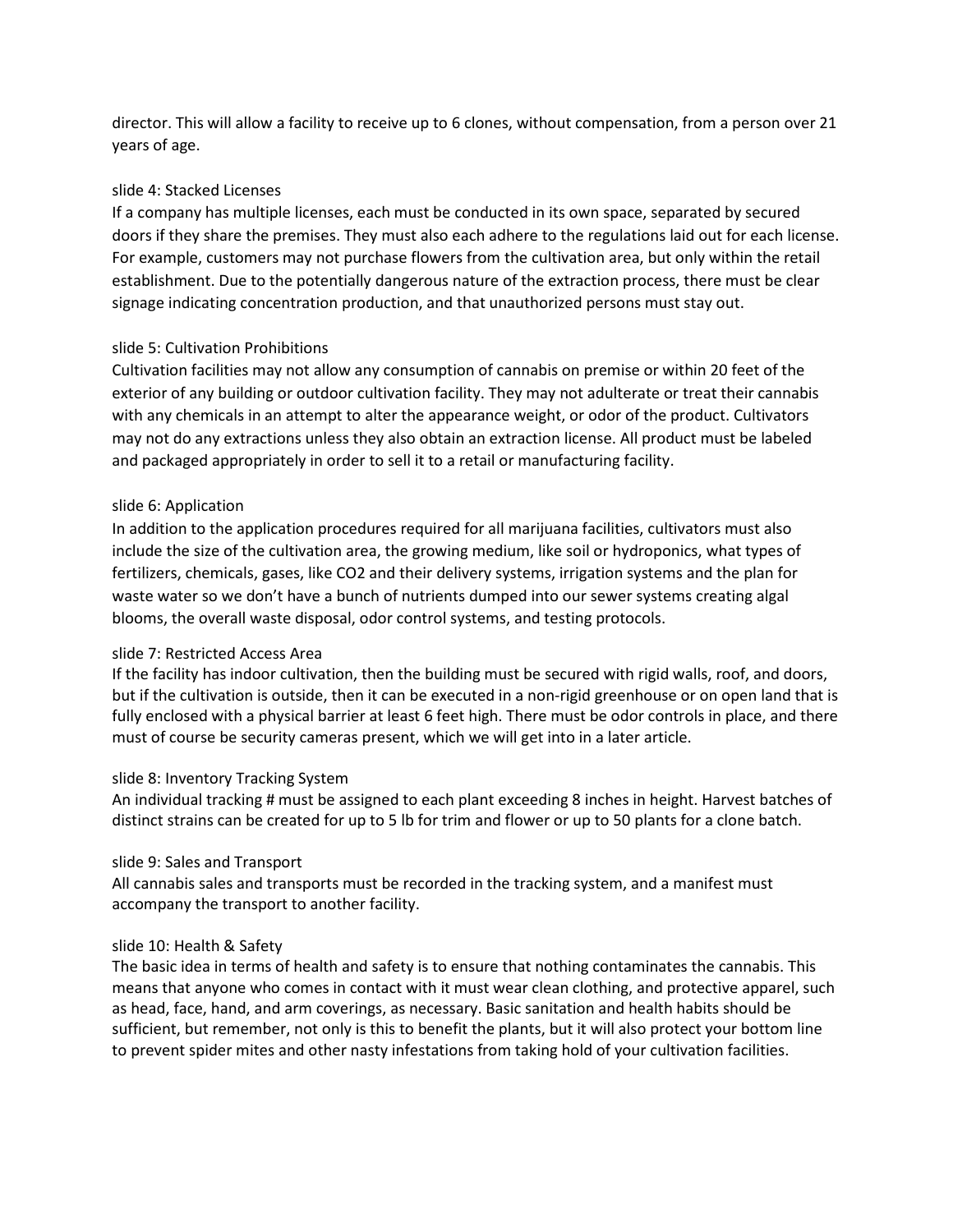Video 2 slide 1: Certified Scales Certified scales must be used in order to ensure the weights of products.

# slide 2: Laboratory Testing

The cultivation facility must get each batch of flower tested by a testing facility, but the sample must be chosen at random from the compete batch to be tested. The amount submitted is based upon the total weight of the harvest, based upon the following chart:

| Harvest Batch  | Quantity of  |
|----------------|--------------|
| Size (pounds)  | samples (one |
|                | gram each)   |
| 1              | 4            |
| $\overline{2}$ | 4            |
| 3              | 5            |
| 4              | 6            |
| 5              | 8            |
| 6              | 10           |
| 7              | 11           |
| 8              | 13           |
| 9              | 14           |
| 10             | 16           |

There will be a designated individual that will prepare a signed statement for both the testing facility as well as one for the business record. The batch of marijuana from which the sample was selected must be segregated and stored until the results have been determined. Only at that time bay the batch be sold to another facility.

# slide 3: Sample Documentation

A cultivator may give up to 3.5 g per strain, up to an oz of total product per month, free of charge, to a retailer as part of the negotiation of a sale. The amount of the sample given, the store or manufacturer who is receiving the samples, and if any expired samples have been returned to the cultivator for disposal must be documented in the business records. The sample must be packaged in a sample jar protected by a mesh screen so customers can see and smell the product before purchasing it. The retailer must either destroy the same, providing documentation or return it to the cultivator when finished, but it may not be sold to customers. Samples provided to employees for quality control cannot exceed a cumulative total of 1 oz of flower per 30 days. This must also be tracked in the inventory tracking system, and a quality control form must be filled out and filed at the facility with their business records.

# slide 4: Random Sampling

The director may occasionally request a cultivation facility to provide samples of their growing medium, soil amendments, fertilizers, crop production aids, pesticides, and water to go to a testing facility to be tested for pesticides and chemical residues, unsafe levels of metals, and whatever else the director may find of interest to the public. This will all occur at the cost of the cultivation facility.

#### slide 5: Packaging Marijuana

When a cultivator packages flower for a retail store, they may either repackage all product into bags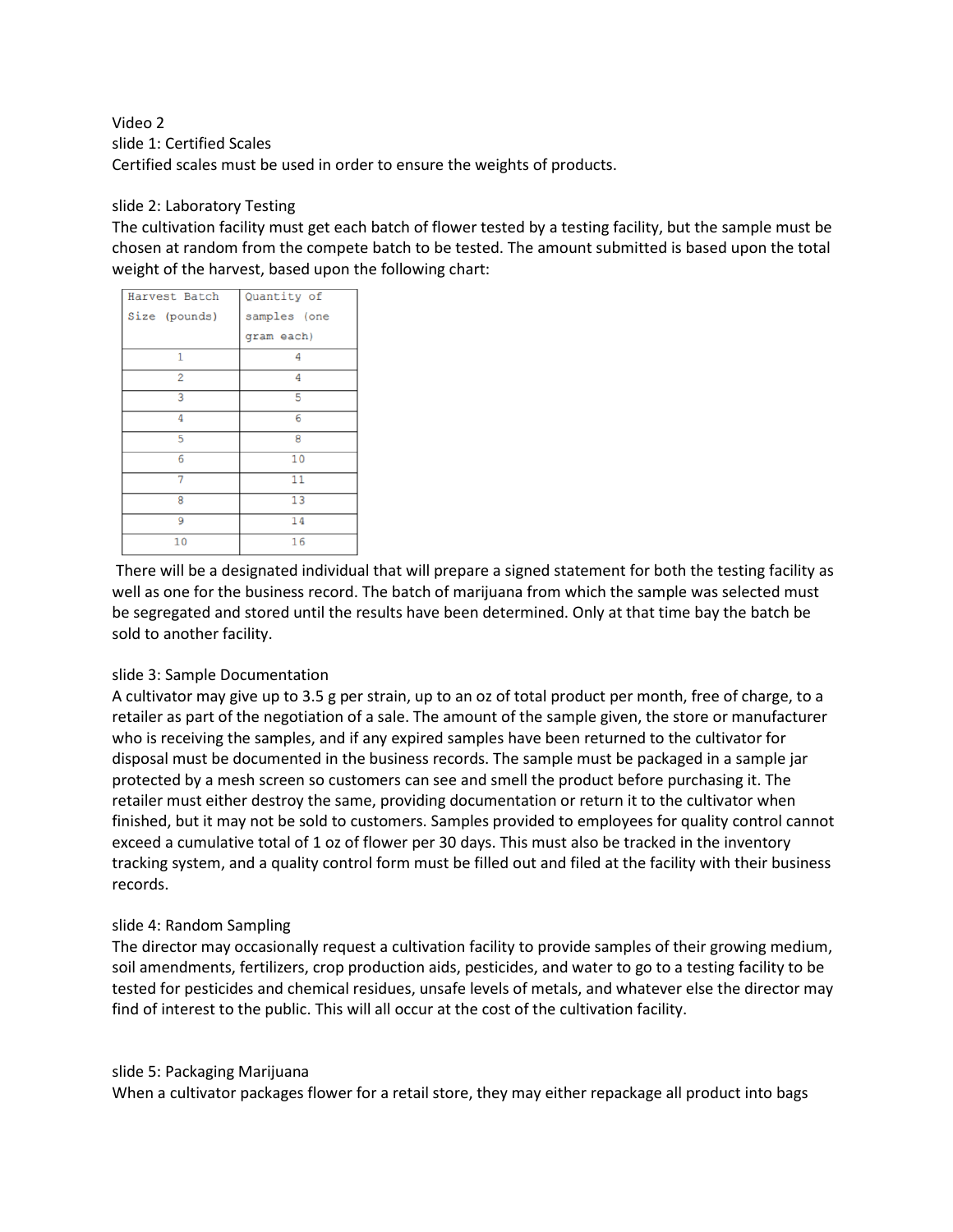that are no more than 1 oz, ready for resale, or they may package the flower wholesale in packages up to 5 lb, so that the retailer can re-package as needed. When a cultivator is packing product for a manufacturing facility, the packages must be no more than 5 lbs each, and they must be labeled with the single or multiple strains contained therein. In either case, all packages must have tracking labels consistent with the inventory control system.

# slide 6: Transport of Product

As previously mentioned, cannabis must be transported in the properly labeled, sealed, tamper-evident shipping containers, accompanied by a transport manifest, and there must be a copy of this manifest provided for the business records of both the cultivation facility as well as for either the manufacturer or the retail establishment.

# slide 7: Resale of Cultivation Labeling

If the flowers are pre-packaged for immediate resale, in addition to the 5 warnings required on all packaging, the labels must also contain the name and license # of the cultivation facility, the testing lab, the harvest batch #, net weight of the package contents, and a complete list of all pesticides, fungicides, and herbicides used.

# slide 8: Wholesale Cultivation Labeling

If the cultivation sends flower to a retailer or manufacturer in a wholesale package up to 5 lbs in weight, then the following test results must be included: the cannabinoid potency profile, which is the range of lowest to highest % for each cannabinoid from every test conducted on that strain from the same cultivation facility for the last 3 months, a statement listing the results of testing for microbials, residual solvents, mold, mildew, filth, herbicides, pesticides, fungicides, and harmful chemicals. If a cultivation facility ships flower that has not been tested for contaminants, the batch label must indicate that it hasn't been tested. There must be a label affixed to the package including the name and license number of the cultivation facility, the inventory tracking number, the net weight of the product inside the package, a complete list of all pesticides, fungicides, and berbicides used, as well as the test results.

#### slide 9: Marijuana Tax

The marijuana tax must be paid by the cultivator, and monthly reports must be given to the Department of Revenue. The tax is \$50/ ounce on all product either sold or given as samples.

# **Lesson 8: Article 5: Product Manufacturing Facilities**

slide 1: Article 4: Marijuana Product Manufacturing Facilities (Title Slide)

#### slide 2: License Required

A person many not extract any concentrates for sale or to produce any marijuana products for sale without a license or is an employee of someone with a license. There are two license types for this process. The first is the standard product manufacturing, which includes both the extraction piece as well as the manufacturing of the products to be sold. The second is the concentrate manufacturing facility, which allows them to just create the concentrates, which can be sold to a retailer as is, or to a standard product manufacturing facility, which can make the final products. They may not refine or make additional products in any way.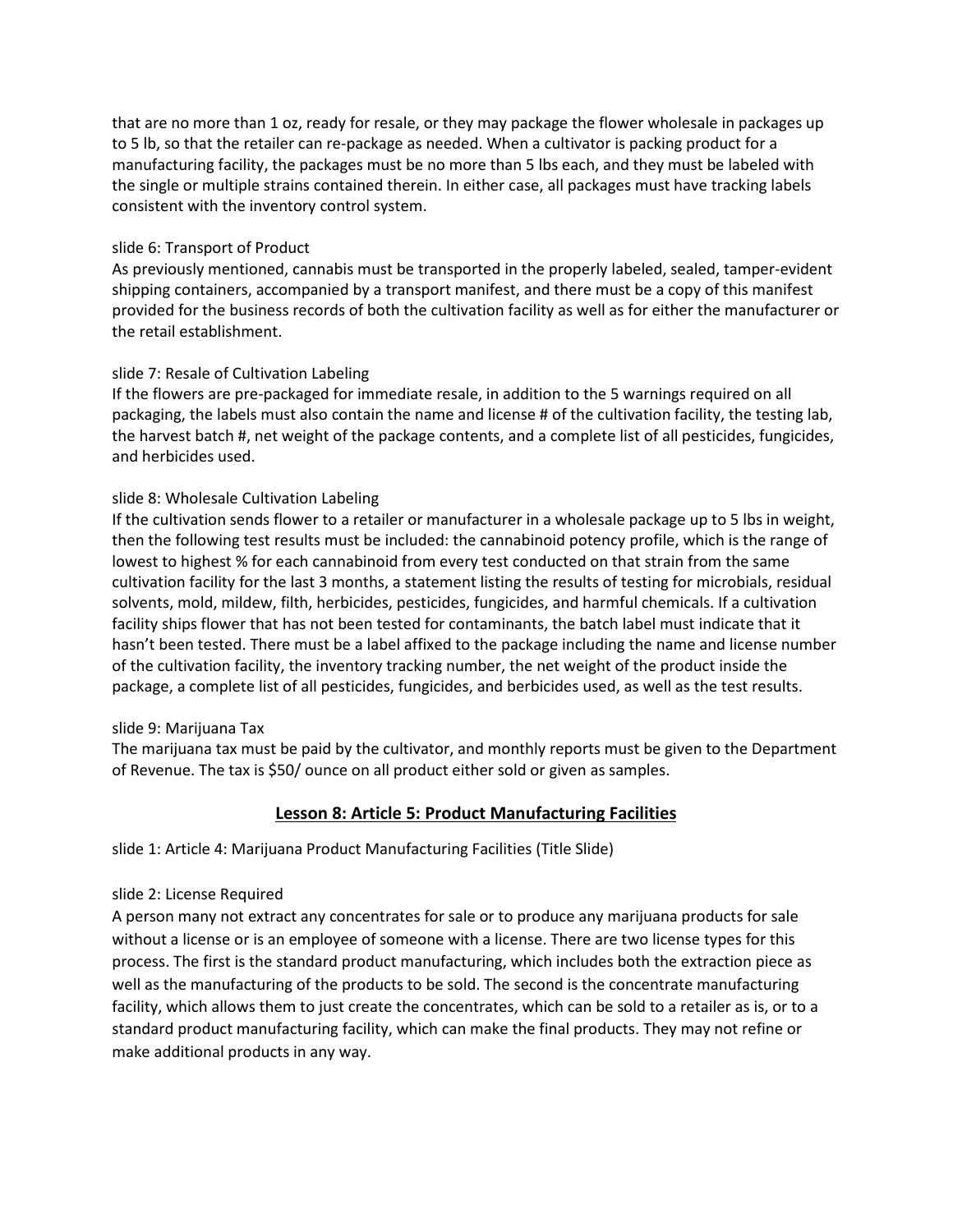### slide 3: Manufacturing Privileges

Manufacturing license holders may purchase cannabis from either a cultivator or another manufacturing facility. They may extract concentrates, manufacture, refine, process, cook, package, label and store products intended for consumption or for use on the body, like ointments, salves, patches, or tinctures. They may then sell these products to a retail establishment, and transport them there or to a testing facility. They may also provide samples of product for the negotiations of sale, and conduct in house testing for their own use only.

### slide 4: Prohibitions

Manufacturing facilities may not sell products directly to customers. They must all go through a retail facility. There can also not be any products sold out of compliance, and just like all other license types, there may not be any consumption of products on premise. Additionally, the products themselves may not be adulterated food or drinks, they may not closely resemble familiar foods or drinks, so that its packaging can't look like a widely distributed branded product. The idea is that infused products won't be accidently mistaken for these non-infused versions once outside the store. They also cannot be packaged to look like candy or to appeal to children.

### slide 5: Application

Just like the other applications for the other license types, they must be initiated electronically, and in the format required by the board. Additionally, a food safety permit may be required from the Department of Environmental Conservation or a municipality with authority. A diagram of the proposed license premise, including where the in-house testing, if any, will occur, and where products will be stored.

# slide 6: Application

The application operating plan must include the equipment, solvents, gases, chemicals  $+$  the type of process used, packaging and samples of the labels to be used, and the waste disposal plan. Each product must also be described indicating the color, shape, texture ingredients, and standard production procedure to be used. A photograph, drawing, or graphic representation of the expected appearance of each final product are required. If a facility would like to add a new product during the year when it's not part of the annual license renewal, it will cost \$250 for the product approval request to the board. The ingredient list and potency limits for all manufactured products at the facility must be available for inspection on request by the director, employee or agent of the board.

#### slide 7: Training Cards

Just like all licensees, employees, and agents of any licensed business, workers must complete this course to obtain their Marijuana Handler's Permit Card as well as the state's Food Safety Worker Training, used by anyone handling food for sale.

#### slide 8: Restricted Access

There must be restricted access to any area where extraction or product manufacturing occurs. There must also be video surveillance wherever there is concentrate production, product manufacturing, storage of products, or waste destruction. The storage area must also be moisture and temperature controlled and protected from pest and vermin infestations.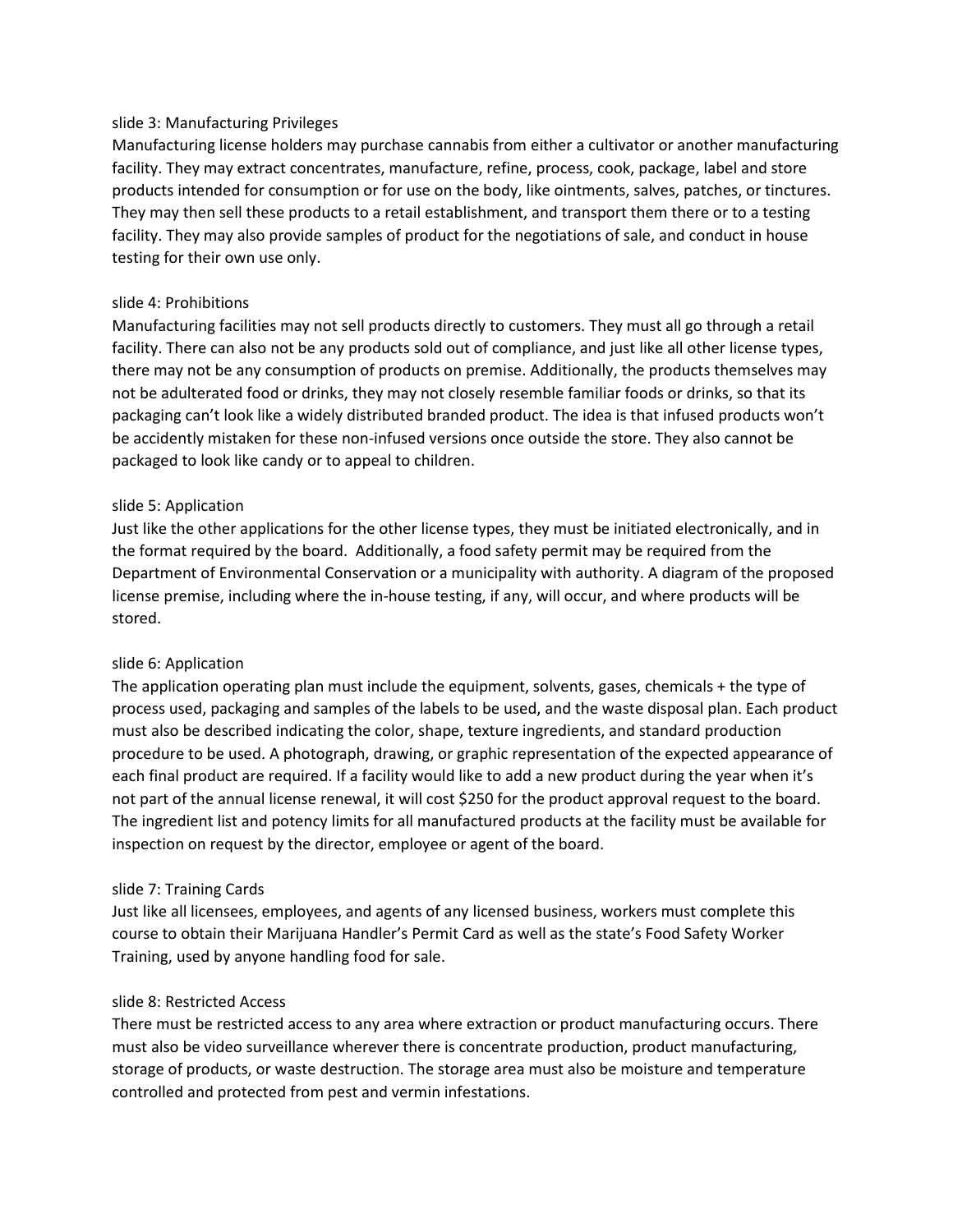### slide 9: Tracking System

All cannabis used in the manufacturing of products must be documented in the tracking system, as well as any product that has expired. The sale or transfer of flowers, concentrates, or products into and out of the facility must also be included in the tracking system, and just like any other transfer of product from one establishment to another, there must be a manifest escorting the product in question, and all trackings must be reconciled at the end of each business day, with any variance accounted for.

# slide 10: Health & Safety Standards

In addition to the health and safety standards set for all establishments, manufacturers producing edibles must also comply with the AK Food Safety Code 18 AAC 31 and any local kitchen related health and safety standards for retail food establishments.

Video 2

slide 1: Title Slide

# slide 2: Laboratory Testing

The processor must provide a random sample to the testing facility of each production lot to be sold, but the lot must remain appropriately segregated in storage until the results are released from the lab. A designated individual will prepare a signed statement showing that each sample has been randomly selected for testing and provide a copy of the statement to the testing facility and the establishment business records. The sample may be transported as indicated previously in Article 7. The results of the production lot test must also be included in the business records. When geographic location and transportation limitations make it unfeasible for a manufacturing facility to transport testing samples to a lab, an applicant for licensure may propose alternative means of testing to meet the requirements of this code.

# slide 3: Concentrate Production Plans

Before producing any cannabis concentrate for sale, a product manufacturing facility must develop standard operating procedures, good manufacturing practices, a safety plan, and a training plan for each individual employed in an extraction process.

# slide 4: Concentrate Production

A water-based concentrate may be produced by extracting cannabinoids from marijuana by using only water, ice or dry ice while a food-based marijuana concentrate may be produced by extracting cannabinoids from marijuana through the use of propylene glycol, glycerin, butter, olive oil, or other typical cooking fats; infused dairy butter and oils or fats derived from natural sources may be used to prepare infused edible products, but may not be prepared as stand-alone edible products for sale

# slide 5: Concentrate Production

solvent-based marijuana concentrate may be produced using the hydrocarbons N-butane, isobutane, propane, or heptane or other solvents or gases the board approves that exhibit low to minimal potential human health-related toxicity; approved solvents must be of at least ninety-nine percent purity and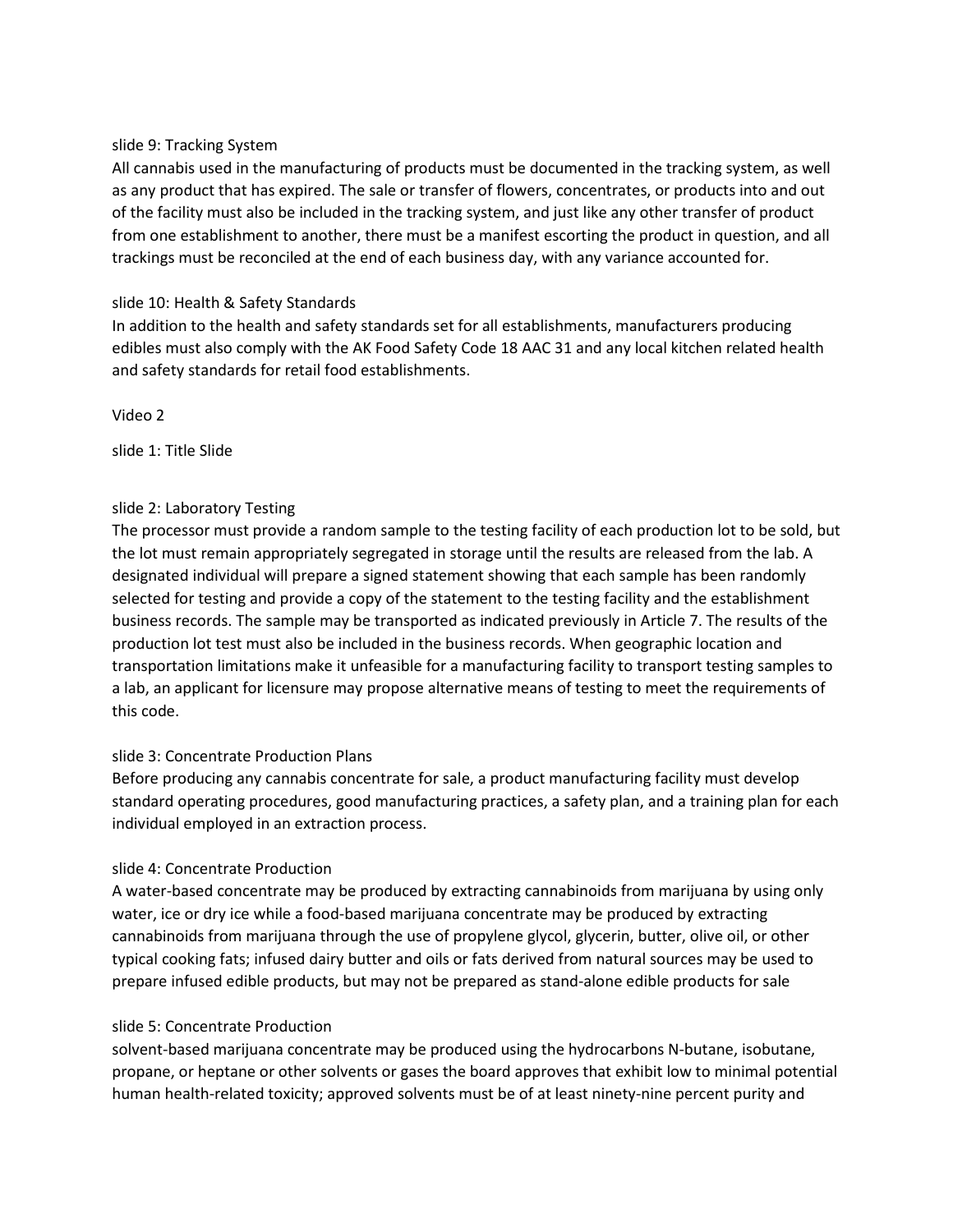must be used in a professional grade closed loop extraction system designed to recover the solvents in an environment with proper ventilation; and with control of all sources of ignition if a flammable atmosphere is or may be present

# slide 6: Closed Loop System

A marijuana product manufacturing facility using a professional grade closed loop gas extraction system must ensure that (1) every vessel is used in compliance with the manufacturer's stated pressure ratings; (2) any CO2 used is of at least ninety-nine percent purity; (3) any person using a solvent or gas to extract marijuana concentrate in the closed looped system must be fully trained on how to use the system, have direct access to applicable material safety data sheets, and handle and store the solvent and gas safely; (4) a licensed engineer has certified that the professional grade closed loop system was commercially manufactured, is safe for its intended use, and is built to codes of recognized and generally accepted engineering practices; (5) any professional grade closed loop system, and other equipment and facilities used in the extraction process must be approved for their use by the local fire code official and must meet any applicable fire, safety, and building code requirements.

# slide 7: Concentrate Production

A marijuana product manufacturing facility may use heat, screens, presses, steam distillation, ice water, and other methods without employing solvents or gases to create kief, hashish, bubble hash, infused dairy butter, or oils or fats derived from natural sources, and other extracts

# slide 8: Quality Control Sampling

Employees may obtain samples for quality control provided they have a Handler Card, consumption is done off premise, no samples are sold, and the quantity does not exceed a daily limit in a 30 day period, a quality control form is filled out and filed on premise, and the product leaves in an opaque, child resistant container marked "For Quality Control" on it.

# slide 9: Potency Limits

A single serving of infused edible equals 5 mg of THC, and the package in its entirety may have no more than 10 servings, or 50 mg of THC total.

# slide 10: Packaging Marijuana Products

Any label on an infused edible may not have an image that targets children. The packaging itself must not only protect the product form contamination, but may not impart toxins to the product either. If there are multiple servings in one package, there must be demarcations indicating each serving. In the case of liquids, the number of servings must be clearly labeled on the package.

# slide 11: Labeling Marijuana Products

The manufacturing facility must label each product with the name + license # of the testing lab, the results of the test, the name and license # of the manufacturing facility, plus the net weight of the product inside the packaging. No products may be labeled "organic" because the FDA doesn't approve organic methods for cannabis at this time, but it can be labeled as "grown using organic methods." Finally, just as all other cannabis products, the 5 standard warnings must be on each product. "Marijuana has intoxicating effects and may be habit forming and addictive;" "Marijuana impairs concentration, coordination, and judgment. Do not operate a vehicle or machinery under its influence;" "There are health risks associated with consumption of marijuana;" "For use only by adults twenty-one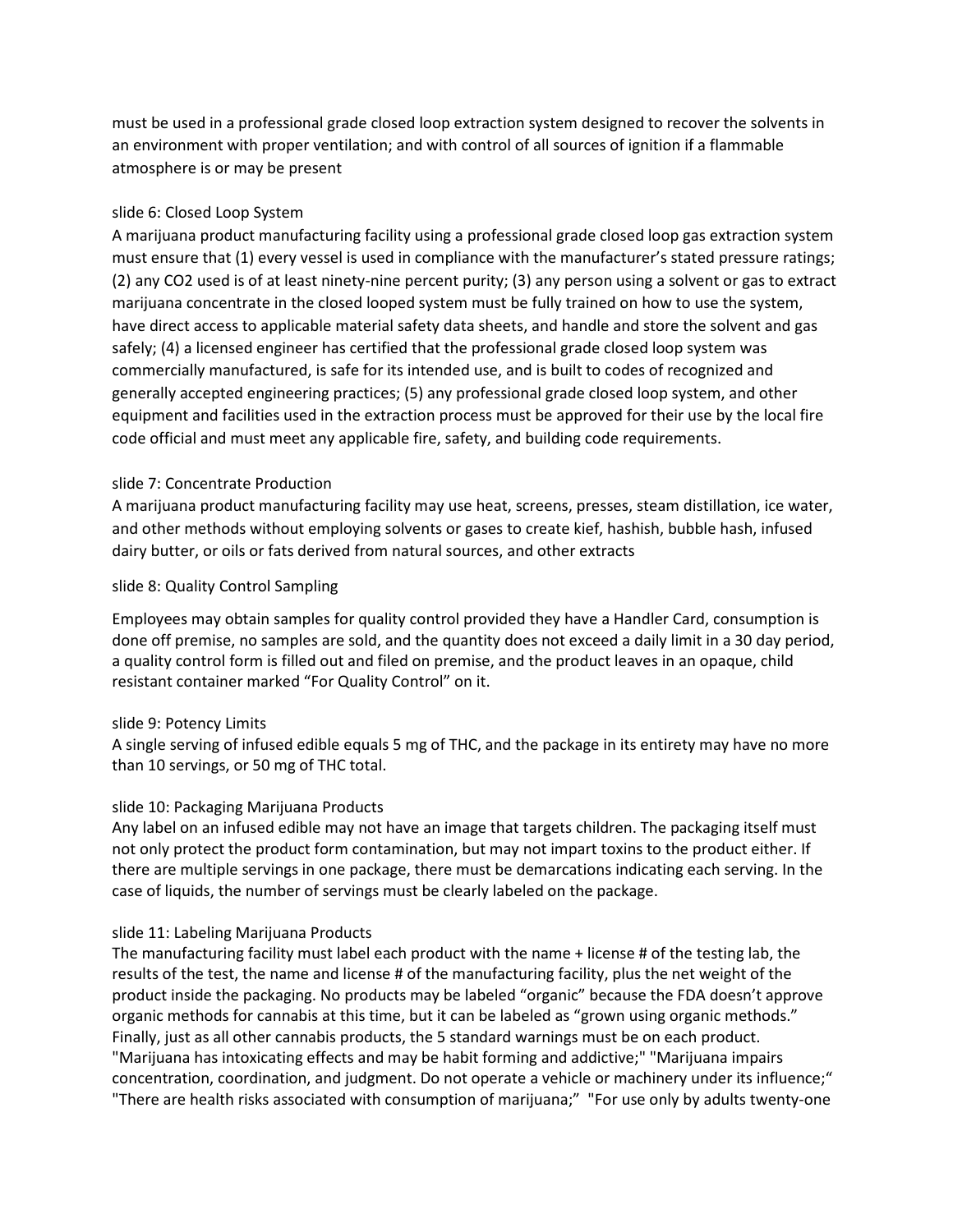and older. Keep out of the reach of children" "Marijuana should not be used by women who are pregnant or breast feeding."

### slide 12: Packaging for Transport

Each product must have a tracking label generated by the manufacturing facility's inventory control system, and they must follow the same transportation requirements of being in a sealed, tamperevident, labeled shipping container with a manifest that must remain with the products during transport. A copy must be generated for both the business records as well as the retailer to whom it is being delivered. The label affixed to the shipping container must include the cannabinoid potency profile as a percentage range of lowest to highest of concentration for each cannabinoid listed from every test conducted on that production lot from the same marijuana product manufacturing facility within the last three months, the microbial, residual solvents, mold, mildew, filth, herbicides, pesticides, fungicides, and harmful chemicals. If no testing is available for the contaminants listed, then the label must state as such.

# **Lesson 9: Article 6: Testing Facilities**

# Slide 1: Title Slide

# slide 2: Applicability

Testing facilities can offer testing services such as potency, moisture, mold, mildew, bacteria or other contaminant, and solvent or pesticide residues. Independent testing facilities can offer these services to any marijuana establishment or any member of the general public, for payment or not. This does not apply to anyone who is doing their own in-house testing at their own marijuana establishment.

# slide 3: License Required

No one may provide any testing service or test results for anyone without a license or be an employee or agent of a licensee. In order to secure a testing license, one must follow the standard procedures that we already set out in Article 1. While it is fine to have stacked licenses of all the other license types, the testing license is the only one that cannot be held or have a financial interest in another business concurrently with any other license type.

# slide 4: Testing Facility Privileges

A testing facility may have any amount of cannabis flower and product on premises provided the inventory tracking system documents their presence for testing.

# slide 5: Testing Prohibitions

Prohibitions for a testing facility include that no licensee, employee, or agent of the testing facility may have a financial interest in any other marijuana business. No one from the testing facility may sell or transfer marijuana flower or products to a customer w/or w/out compensation, and no one may consume cannabis on the licensed premises.

# slide 6: Application for Testing License

In addition to the standard application laid out in Article 1 that all marijuana establishments must submit to the board, testing facilities must also include each type of test conducted, the standard operating procedure for that test, and the acceptable range of results for each test they plan to offer.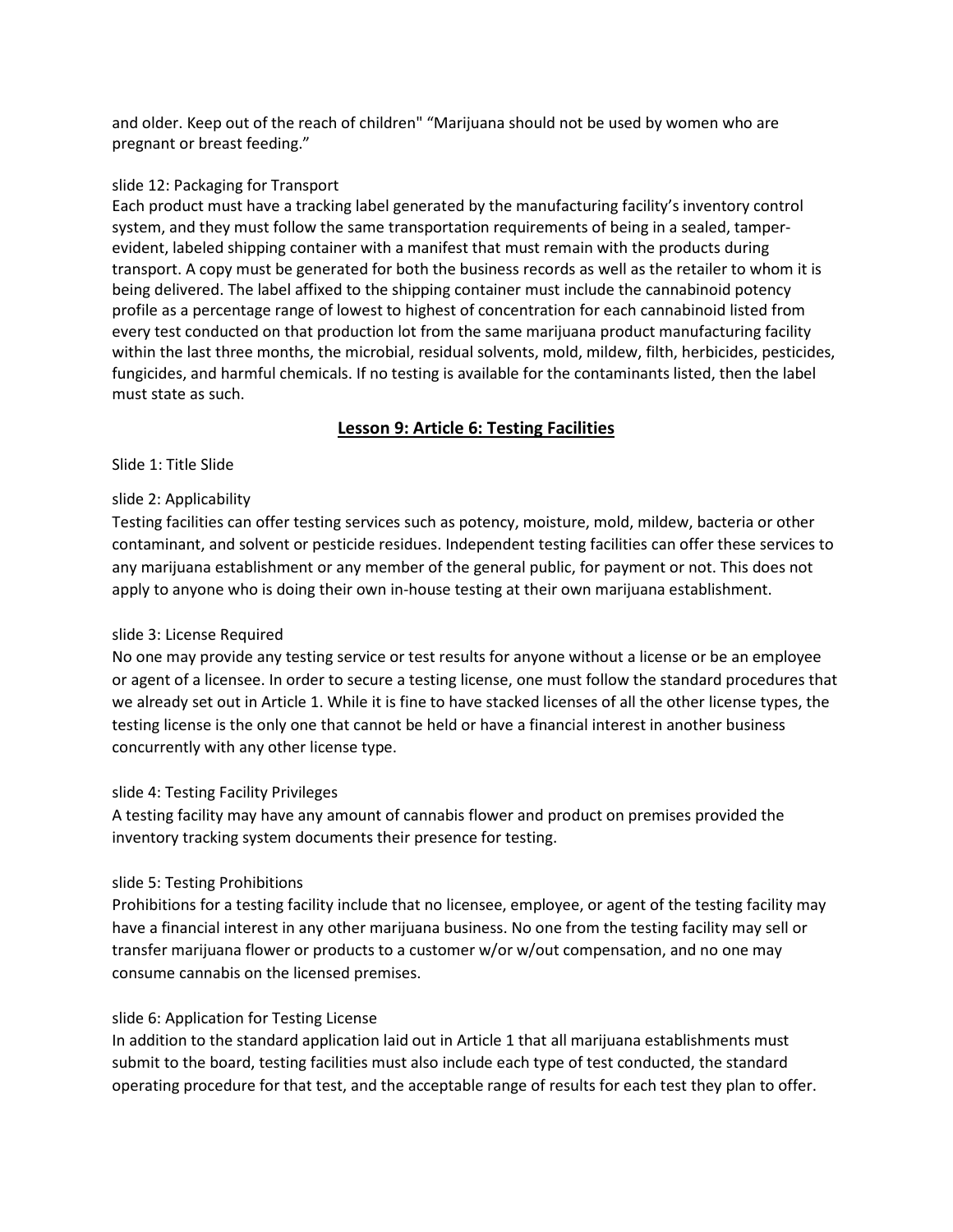# slide 7: Approval of Testing Facility

The license is dependent upon demonstrating competence to perform each test the license will offer as an independent 3rd party testing facility. These tests can include: THC, THC-A, CBD, CBD-A + CBN potency, harmful microbials (E. coli, salmonella), residual solvents, poisons/ toxins, harmful chemicals, dangerous molds, mildew, filth, and pesticides.

### slide 8: Competency Determination

The board will determine competence by having the board's contractor conduct an on-site inspection, have the facility demonstrate testing proficiency, the qualifications of the personnel, the standard operating procedures for each testing methodology, the proficient testing results, quality control and assurance, security protocols, chain of custody, specimen retention, space requirements, record keeping, and the reporting of results.

# slide 9: Proficiency Testing Program

The proficiency testing program must require an applicant for a marijuana testing facility license or a participating licensed marijuana testing facility to analyze test samples using the same procedures with the same number of replicate analyses, standards, testing analysts, and equipment that will be used for product testing. Successful participation means the positive identification of 80 percent of the target analytes that the testing facility reports, and must include quantitative results when applicable. Any false positive results reported will be considered an unsatisfactory score for the proficiency test. This same proficiency testing program will be used for license renewal applications.

#### slide 10: Scientific Director must have a

The scientific director must have both a degree plus laboratory experience. This can be a doctorate degree in biology or chemistry, plus at least 2 years of post degree laboratory experience, or a master's degree with at least 4 years of lab experience, or a bachelor's degree with at least 6 years of post degree lab experience in order to run the lab.

# slide 11: Scientific Director will

The director is in charge of overseeing and directing the scientific methodologies used in conducting the testing, ensuring that the lab achieves and maintains quality standards of practice, and supervising all laboratory staff.

# slide 12: Testing Methodology Guidelines

There are 2 references that are recommended for testing methodology guidelines in the laboratory. The first is the American Herbal Pharmacopoeia's Cannabis Inflorescence: Standards of Identity, Analysis, and Quality Control, Revision 2014 and the second is The United Nations Office on Drugs and Crime's Recommended Methods for the Identification and Analysis of Cannabis and Cannabis Products: Manual for Use by National Drug Analysis Laboratories, dated 2009

#### slide 13: Standard Operating Procedure Manual

All laboratories must have a standard operating procedure manual that describes how each test is performed, plus the minimum acceptable standards for each test. This includes the Sample preparation for each matrix tested, Reagent, solution, and reference standard preparation, Instrument setup,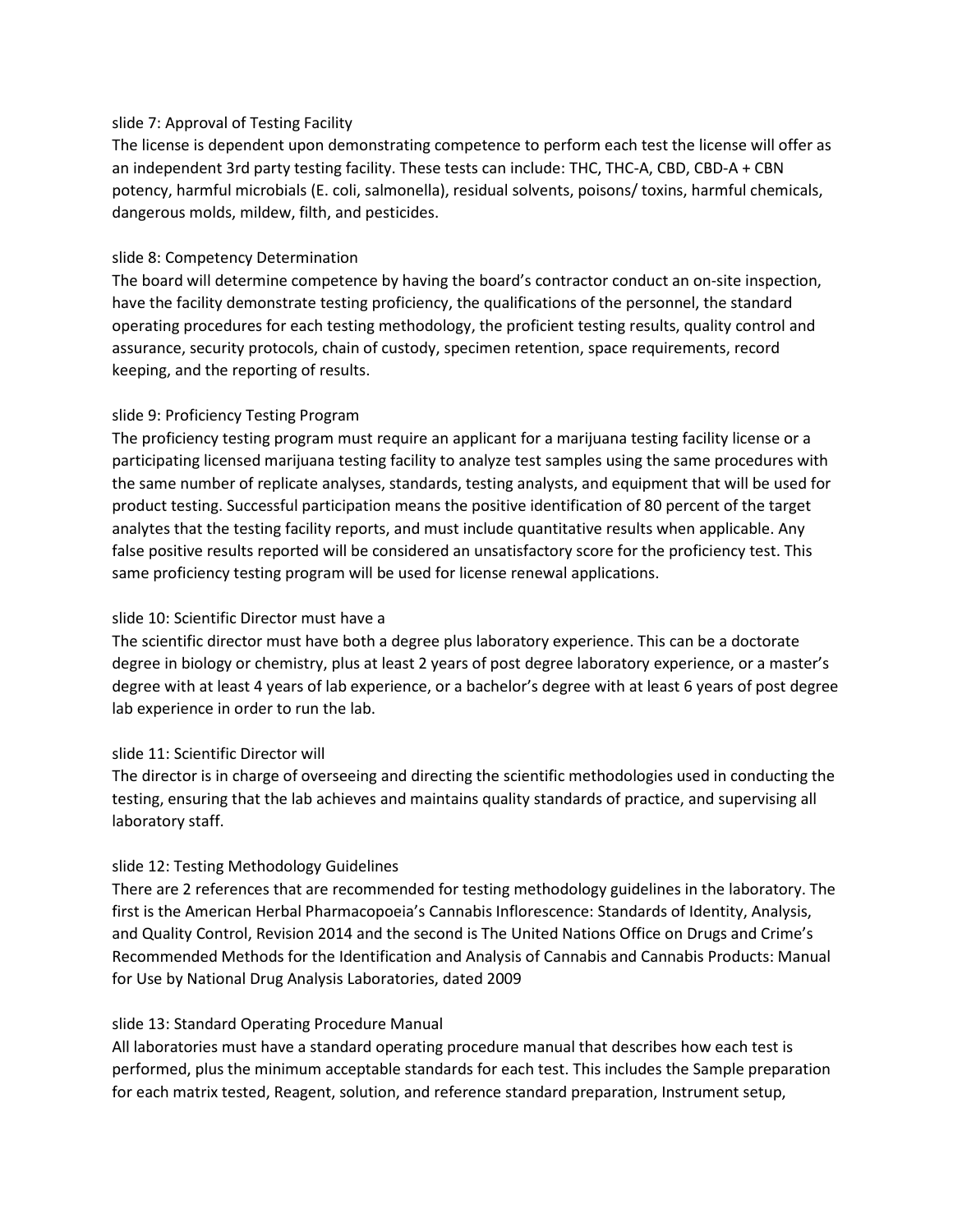Standardization of volumetric reagent solutions, Data acquisition , Calculation of results, Identification criteria. Quality control frequency, Quality control acceptance criteria, Corrective action protocol

# slide 14: Potency Test

One required test is for the concentration of the potency of the THC, THC-A, CBD, CBD-A, and CBN of the cannabis flower, concentrate, or product. Additionally, any product made from cannabis must also have the mg tested, and there must be a homogenous consistency within 20% of the manufacturer's target. It will fail the test if it is not homogenous or if there is more than 50 mg total in the edible product.

Video 2

slide 1: Title Slide

# slide 2: Other Required Testing

Additional required tests include those for microbials, residual solvents, and metals.

# slide 3: Chain of Custody and Sample Requirement Instructions

A testing facility must establish an adequate chain of custody and sample requirement instructions. These must indicate the minimum sample size required to conduct all tests and how these samples will be stored. They must document the condition of the external package and integrity seals utilized to prevent contamination of or tampering with the sample. They must also document the condition and amount of the sample provided at the time the sample is received. They must document each person who handles the samples, and if the samples are transferred to another facility.

# slide 4: Chain of Custody and Sample Requirement Instructions

Additionally, they must restrict access to authorized personnel, who are maintained on a list, secure the facility during non-working hours, and secure the short and long term storage areas when not in use. There must be a secured area to log in and divide samples for testing, ensure proper storage of those samples, and document any disposal of samples either during the testing process or afterwards.

# slide 5: Marijuana Inventory Tracking System

Just like all the other cannabis establishments, all products must be logged into the system from arrival to how the samples are used, and how they are disposed, whether during testing or any surplus products.

# slide 6: Failed Products

If a sample fails the required standards, then all plants from that batch must be destroyed. However, the company may make a request to the Control Board to turn it into an extract instead, but that too will still have to pass a final test before sales may commence. The company may also request a retest, but it would be at their own expense.

# slide 7: Supplemental Marijuana Quality Testing

The Marijuana Control Board or the director may require supplemental testing of a batch if it is deemed to be in the best interest of the public. The results will be reported to the control board as well as the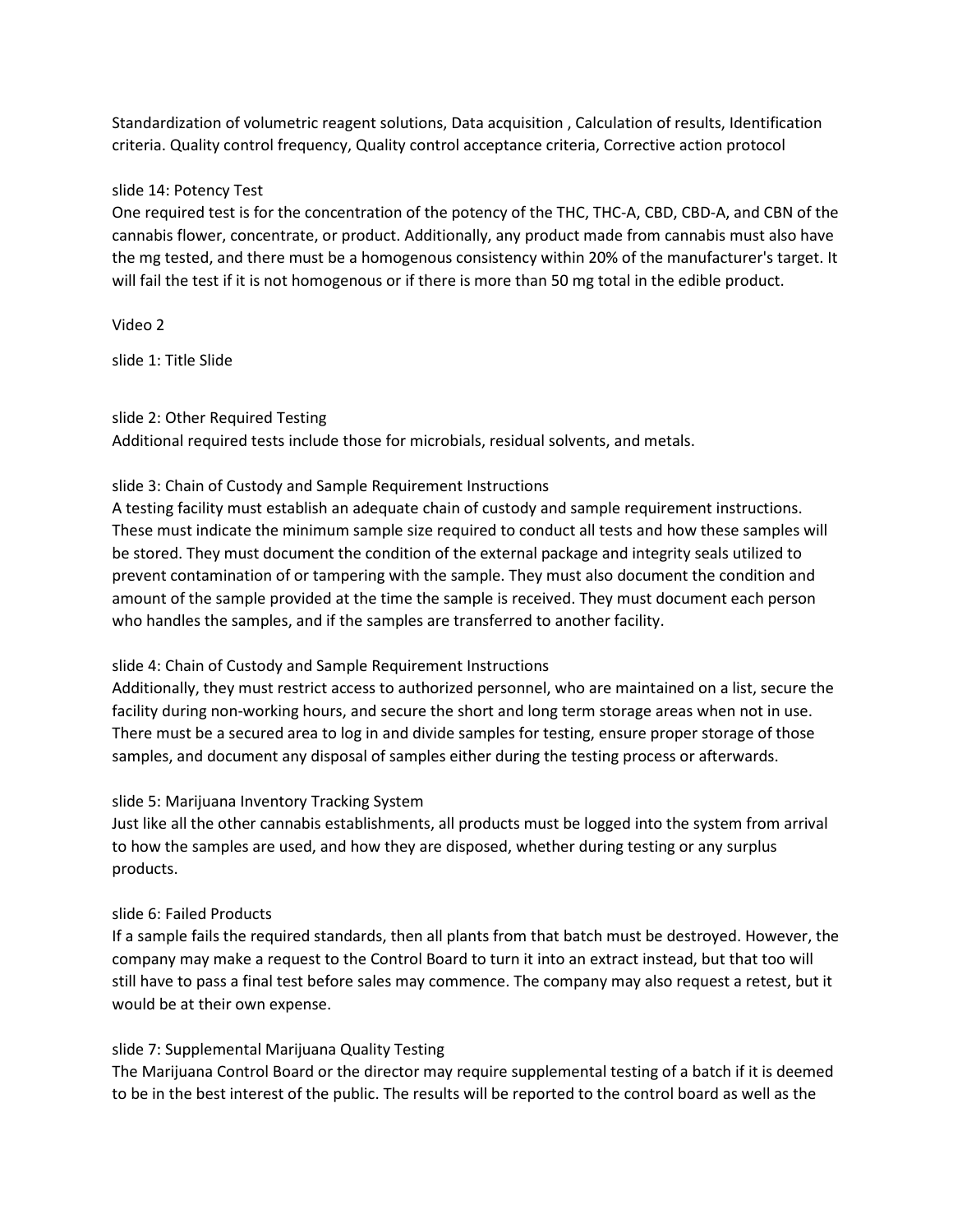facility from which it came, and the facility is responsible for the cost.

# slide 8: Reports

All test results will be reported to the establishment in a timely manner, and into the tracking system within 24 hours of the test. In the case of a failed test, a report must be made to the director within 72 hours. If there are any equipment malfunctions, a report must be sent to the director in writing no more than 24 hours after the incident.

# slide 9: Final Reports Include

A final report will include the name and location of the testing facility, the unique sample identifier assigned by the testing facility, the establishment or individual name of the submitter of the sample, the sample identifier provided by that establishment or individual, and the date the sample was received.

# slide 10: Final Reports Include

The report must also include the chain of custody identifier as previously discussed, the date of the report, the type of flower or product tested, the test results including the units in which they are measured, and any additional information or qualifiers needed for interpretation of the test results, including any discrepancies.

# slide 11: Record Retention

All records must be kept in the testing facility's business records and will include all test results conducted, the quality control and quality assurance records, the standard operating procedures, the chain of custody records, proficiency testing records, the analytical data to include printouts generated by the instrumentation, and the accession numbers.

# slide 12: Record Retention

Finally, the record that must be kept will also include the specimen types, the raw data of calibration standards and curves, control, and subject results, the final and amended reports, the acceptable reference range parameters, the identity of the analyst, and the date of the analysis.

# Lesson Resources:

Cannabis Inflorescence: Standards of Identity, Analysis, and Quality Control, Revision 2014, published by the American Herbal Pharmacopoeia, adopted by reference in 3 AAC 306.635, may be obtained from the American Herbal Pharmacopoeia, P.O. Box 66809, Scotts Valley, California 95067, or at the Internet address http://www.herbal-ahp.org/

The United Nations Office on Drugs and Crime's Recommended Methods for the Identification and Analysis of Cannabis and Cannabis Products: Manual for Use by National Drug Analysis Laboratories adopted by reference in 3 AAC 306.635, is available at the Internet address <https://www.unodc.org/documents/scientific/ST-NAR-40-Ebook.pdf>

# **Lesson 10: Article 8: Enforcement, Civil Penalties**

slide 1: Article 8: Enforcement & Civil Penalties (Title Slide)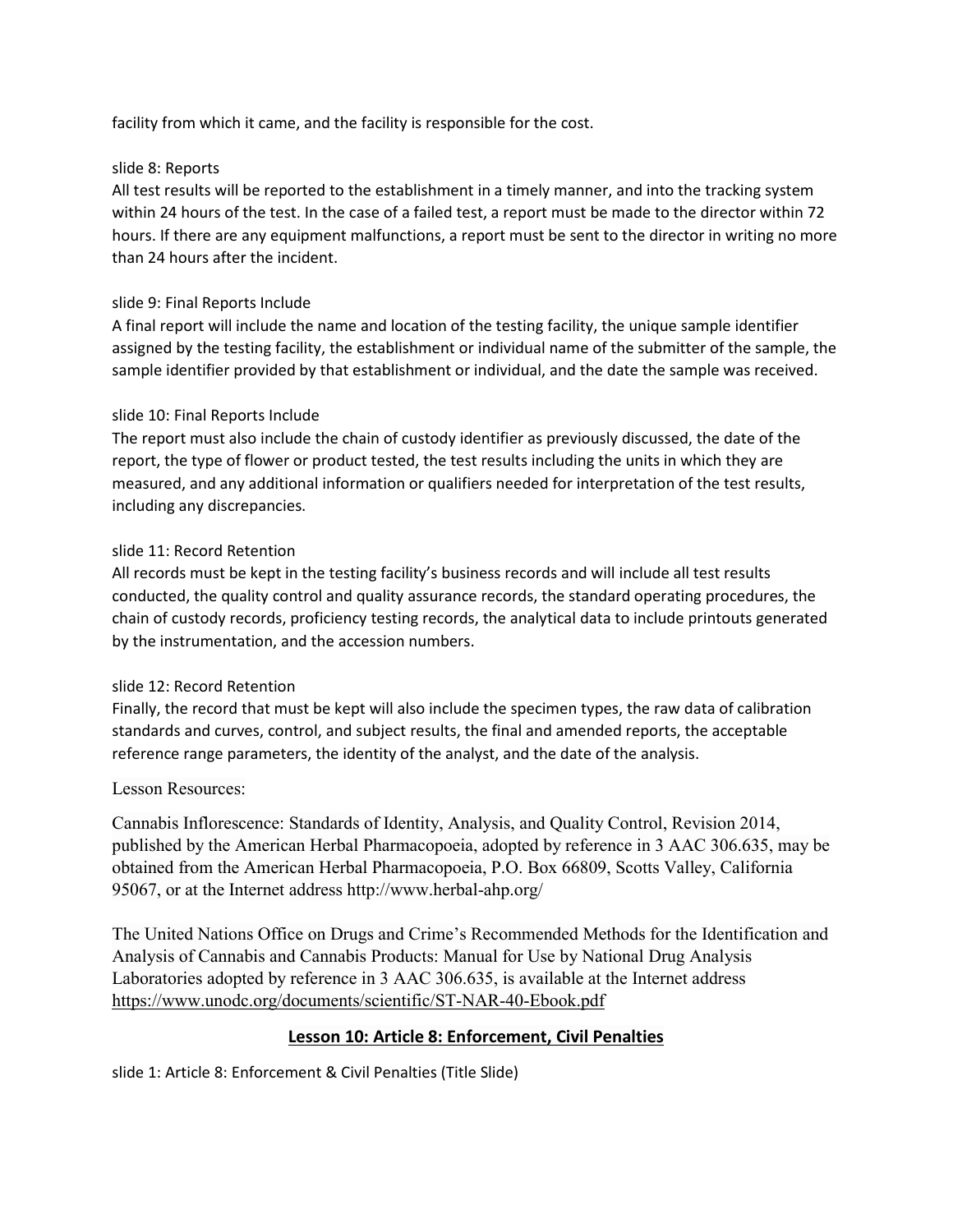### slide 2: Inspection & Investigation

The director, enforcement agent, employee of the board, or peace officer, while acting in an official capacity, may inspect any licensed premises at any reasonable time and in a reasonable manner, including any product, equipment, inventory tracking system, business records, and computers, and then they may issue a report or notice. This action will be discussed in further detail in a few slides.

#### slide 3: Inspection & Investigation

It is the responsibility of any licensee, employee, or agent of any licensed marijuana establishment to cooperate with the person doing the inspection by allowing them entry to the premises and by providing access to any requested business records during reasonable times.

### slide 4: Inspection Report

An inspection report documents an investigator's inspection of a licensed premises, and it must be prepared on a form the board prescribes and include information prescribed by statute, regulation, or the board

### slide 5: Advisory Notice

An advisory notice is filed when an incident occurs or a defect is noted that could result in a violation of a statute, regulation, or municipal ordinance. It may result from an inspection report, but it's not a basis for administrative action unless the incident or defect continues or is not corrected.

### slide 6: Notice of Violation

So first we discussed inspections that may then lead to an advisory notice that something is in violation of the regulations. An official notice of violation must be delivered directly to the licensed establishment premises, and it must describe the violation and cite the statute or regulation in question. The business may respond orally or in writing, and has 10 days to request to appear before the board. This notice can lead to a suspension or revocation of an establishment's license. In addition to an extension of the advisory notice, a notice of violation can also be initiated when a local government informs the board of a licensee violation, provided there is also supporting evidence of the accusation.

# slide 7: Suspension/ Revocation of License

Whether it is a new felony conviction, or the discovery of an older, undisclosed felony conviction, both are grounds for a suspension or revocation of a marijuana establishment license. The board can also revoke a permit or impose a fine if a Marijuana Handler Permit holder has violated parts of this chapter of regulations.

# slide 8: Suspend. Revoke License, Civil Fine

The board may suspend, revoke, refuse to renew a license, or impose a civil fine if it finds that a licensee misrepresented a material fact on an application, affidavit, or signed statement. A licensee may also incur these penalties if the licensee has misrepresented material facts on their application, affidavit, or any of the signed statements conducted during business. It is also possible after conducting a concentrate extraction via a method not approved by the board or for selling concentrates or products not approved by the board.

# slide 9: Suspend, Revoke License, Civil Fine

This may also happen if a business has failed to correct an issue resultant of a notice of violation within a reasonable time, or if a licensee knowingly allowed an employee or agent to violate any condition or restriction set forth by the board. This would include acts when the licensee was physically present